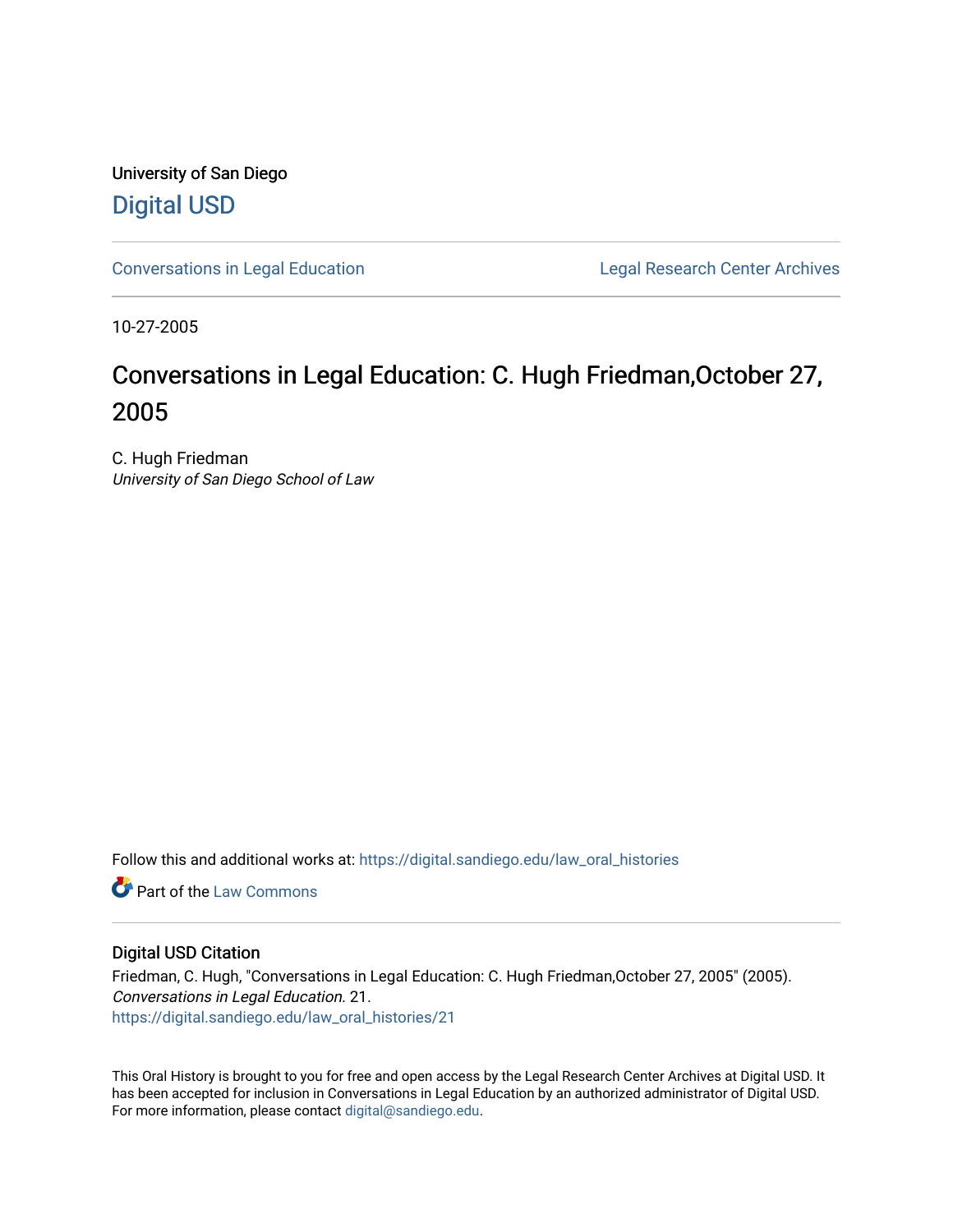

*Legal Research Center*

# CONVERSATIONS IN LEGAL EDUCATION:

ORAL HISTORIES OF THE FIRST HALF-CENTURY OF THE UNIVERSITY OF SAN DIEGO SCHOOL OF LAW

Narrator: Professor C. Hugh Friedman Interviewer: Ruth Levor Recorder: Ruth Levor Date: October 27, 2005 Accession No: OH-LRC-Friedman-2005-3a TAPE 3a: SIDE A

İ

RL: This is an interview of Professor Hugh Friedman for the project: Conversations in Legal Education: Oral Histories of the First Half-Century of the University of San Diego School of Law. The interview is being conducted by Ruth Levor at the University of San Diego Legal Research Center on October 27, 2005. This is the third session of this set of interviews. Tapes and transcripts of this interview will be archived at the University of San Diego's Copley Library.

Thank you for returning again a third time and giving us of your time once more to talk about your reminiscences. I thought we'd start today by talking about the classrooms themselves and the students when you first started teaching. I think we had talked about the fact that you were actually teaching across the street first. Is that correct?

CHF: That's my best memory of it. The classrooms were Quonset huts at the University High across the way, across the canyon, across Friars Road, or not Friars…

RL: Uh, Linda Vista.

CHF: Linda Vista Road, sorry. My best specific memory of teaching the earliest was over here in More Hall. That was Constitutional Law. It was a third-year course, perhaps even a fourthyear course. It was a four-year curriculum in those days, so it was for students who had already been around and taken the first couple of years anyway of law school. As I mentioned, I was using my old law school notes from Stanford for Constitutional Law, updated as best I could. The students were fairly mature. I think I mentioned that earlier. They were almost to a person, I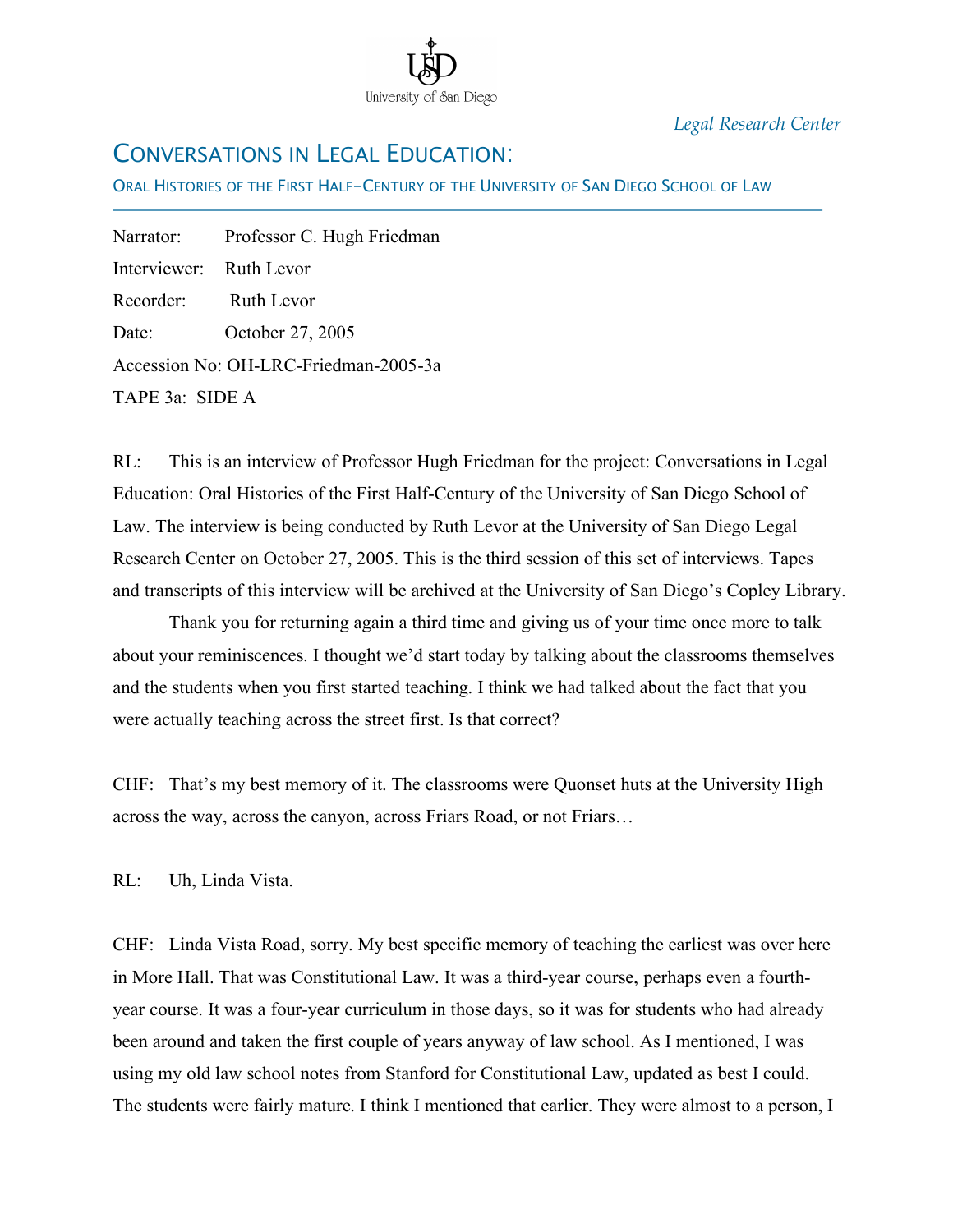should say to a man, because there were very few women in those days, coming from other careers, and so they were older. I think probably I was the youngest person in the room in those early years. They had been engineers or were still engineers. They were in the military. Some were taking retirement. They'd been in real estate, various careers, a doctor now and then, an M.D., and so they were more willing to engage. They had more confidence, self-confidence, more life experience in talking and debating and making their thinking known and articulating their thoughts. What they lacked in time to prepare I think was offset greatly, if not fully, by their willingness to engage and their maturity.

The classrooms—I don't remember much about the Quonset hut, but I do remember that when we came in to More Hall, all the classrooms had crucifixes on the walls. It was a very Catholic place and proudly so. I think I mentioned the policy was we began each class with a prayer, and those who were Catholic recited, I guess, a Catholic prayer, I wasn't there, but in my own class, I didn't want to recite any of the prayers I had learned, so I simply said, "We'll start each class with a moment of reverent silence, hoping we'll clear our thinking, clear our minds, and get some help from the powers above." [laughter]

Something like that, I mean I tried to make it comfortable for everyone, and that was good. It gave me a chance to think about how I would launch, and it gave them a chance to settle in quietly and get their attention.

The classes were very mannerly. The students, almost all of them came from work. They were used to dressing. Coats and ties was the order of the day in those days, and that was fine with me, because I was rushing from downtown practice in a coat and tie. You've probably seen early pictures where they're all in the library and other and other places, in classrooms. They're in a coat and tie, or at least a tie. Sometimes, it was very warm. We didn't have air conditioning in those days. We would say, "Gentlemen can take their coats off."

And I remember when there were occasions when there was a woman in class. I'd say, "Oh, you can take your coat off, or that's about all I can suggest [laughter], sweater, whatever."

I recall early on it was up to the instructors—I don't think there was any policy about standing when you recited, but I do recall when I started teaching first year classes, I would ask them to stand. There were no computers then, so there was no screen to hide. You could hear most of the students. They weren't mumbling behind a barrier as today frequently occurs.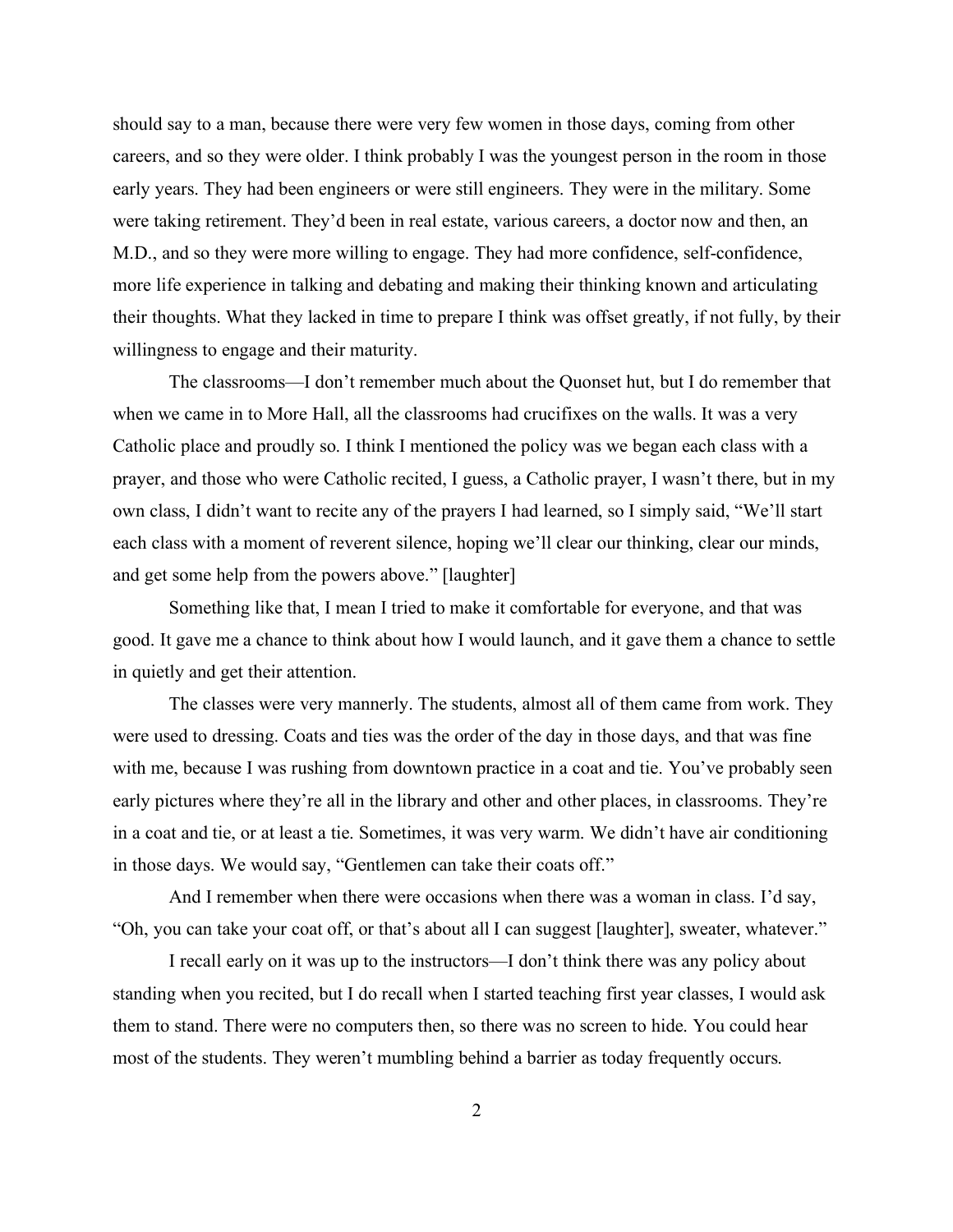I remember these days fondly. I've always had a fondness for the night classes for a lot of reasons. They were small classes and since they were at night, usually there was only one in the evening, so when you ended the class, it was the end of the time for them, and many of their wives were picking them up—one-car families in those days largely, hadn't gotten to two-car plus—and sometimes those who did have their own cars or who were carpooling would hang around and chat. Frequently, I and I'm sure some of the other of my colleagues would say, "You want to go down and have a beer?"

There was a place down at the foot of the hill, no longer there but it was on…

RL: Was it at the corner of Napa and Linda Vista or further down the hill?

CHF: It was right across from the Padre Trail Inn.

RL: Oh, okay, over by Taylor Street.

CHF: Exactly, on Taylor Street, and it had a good parking lot, and it was just a little place with pizza and beer and peanut shells, inexpensive. You could buy a couple of pitchers of beer, and I would do that sometimes for those who cared to come down. It didn't occur to me that that might be dangerous if they left inebriated. In those days, it didn't occur to us, but it was a way to get acquainted. They would ask about practice. They just pumped me for all it was worth, as I recall, and I enjoyed that. I was happy to share.

In those days, the part time faculty included, well, it consisted almost exclusively in the first year I taught of part timers who were practicing full time downtown. It was Paul Peterson, Charles Froehlich, John Roche, who later became a federal judge--Froehlich, of course, became a state court judge and justice—and Stacy Sullivan joined us. He represented the Chargers among others, and so he was a figure of interest to the students. As I mentioned, I represented the Padres, so that was of interest to them.

I recall suggesting Jim Mulvaney to teach. He was a very popular teacher of Evidence, and he had a wonderful gift of Irish humor and would lace his lectures with wonderful stories.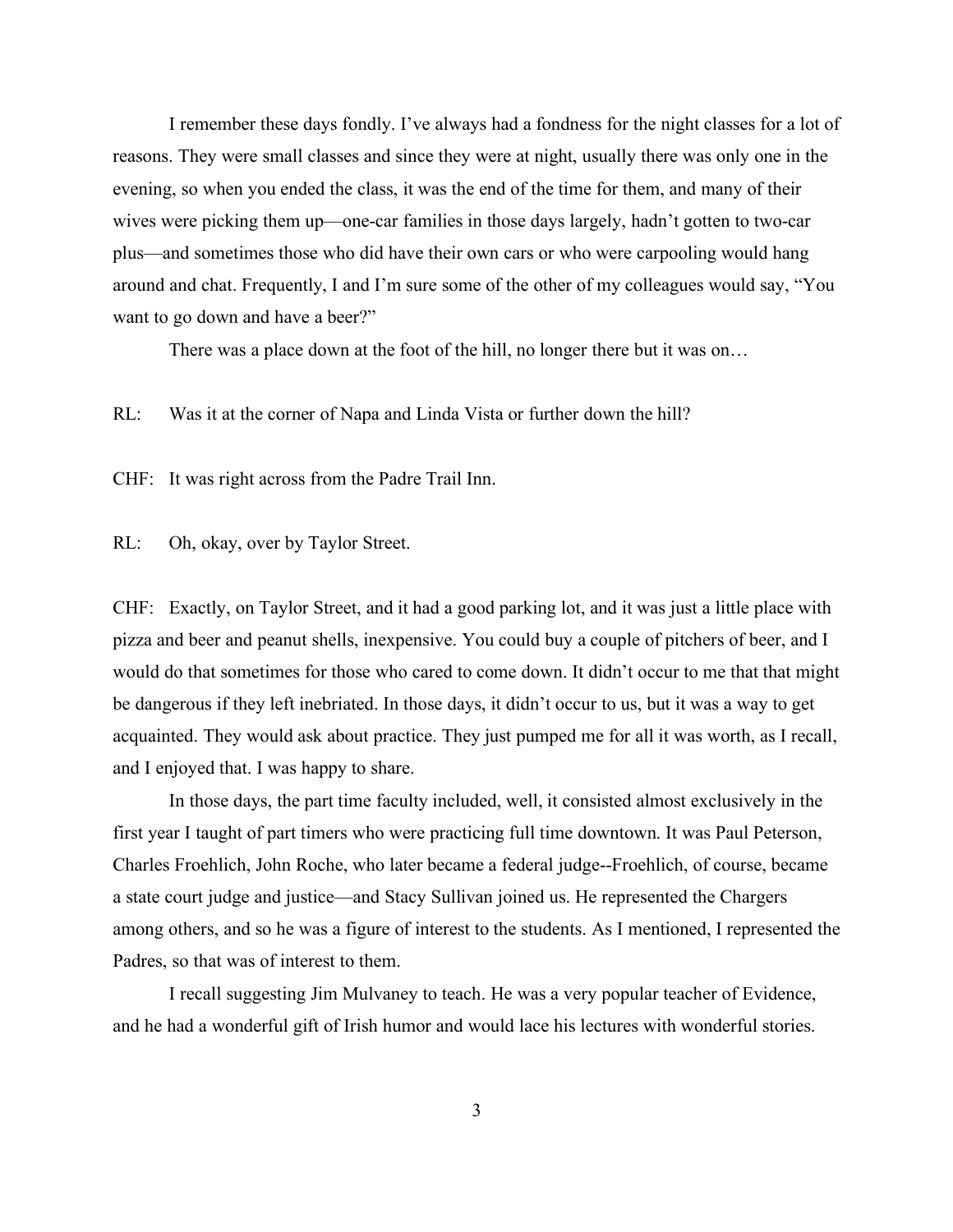You could hear the laughter across the hall if you were teaching opposite him. He was a good teacher, popular.

RL: You mentioned that the classes were small. Do you think about a dozen or two dozen?

CHF: No, my first classes that I recall would have been the fall of nineteen fifty-eight. The school began in fifty-four. I was teaching in the fourth year. They had graduated their first class of something like eight or twelve in June of fifty-eight, and I remember I had come here in May, and because I had been hired right away, I was invited to attend the graduation, but I didn't get there. I didn't go, as I recall. I don't remember going.

I started teaching then in September or August, so they had graduated their first class. The class I taught, Constitutional Law, as I say, there had been some attrition because they were third- or fourth-year students, and I think there were maybe twenty, twenty-five. That's my estimation.

RL: The group that would remain and go down to chat, about how many?

CHF: Oh, five or six or eight, less than half certainly. I'm recalling, I think the first classroom I remember vividly was in More Hall, and it would be considered 1A now, I believe, or 2A— 2A—on the main floor past the dean's office, which was always there, and just past the dean's office where Carrie [Wilson] is and all of the others, registrar, records, that was little faculty offices, and then there was a, as I recall, there was then, as there is now, some kind of mail room or office, and then what is now 2A, I guess it would be, as you enter the building on your left…

RL: I think yes.

CHF: And 2B is across the way, across the hall.

RL: That's right.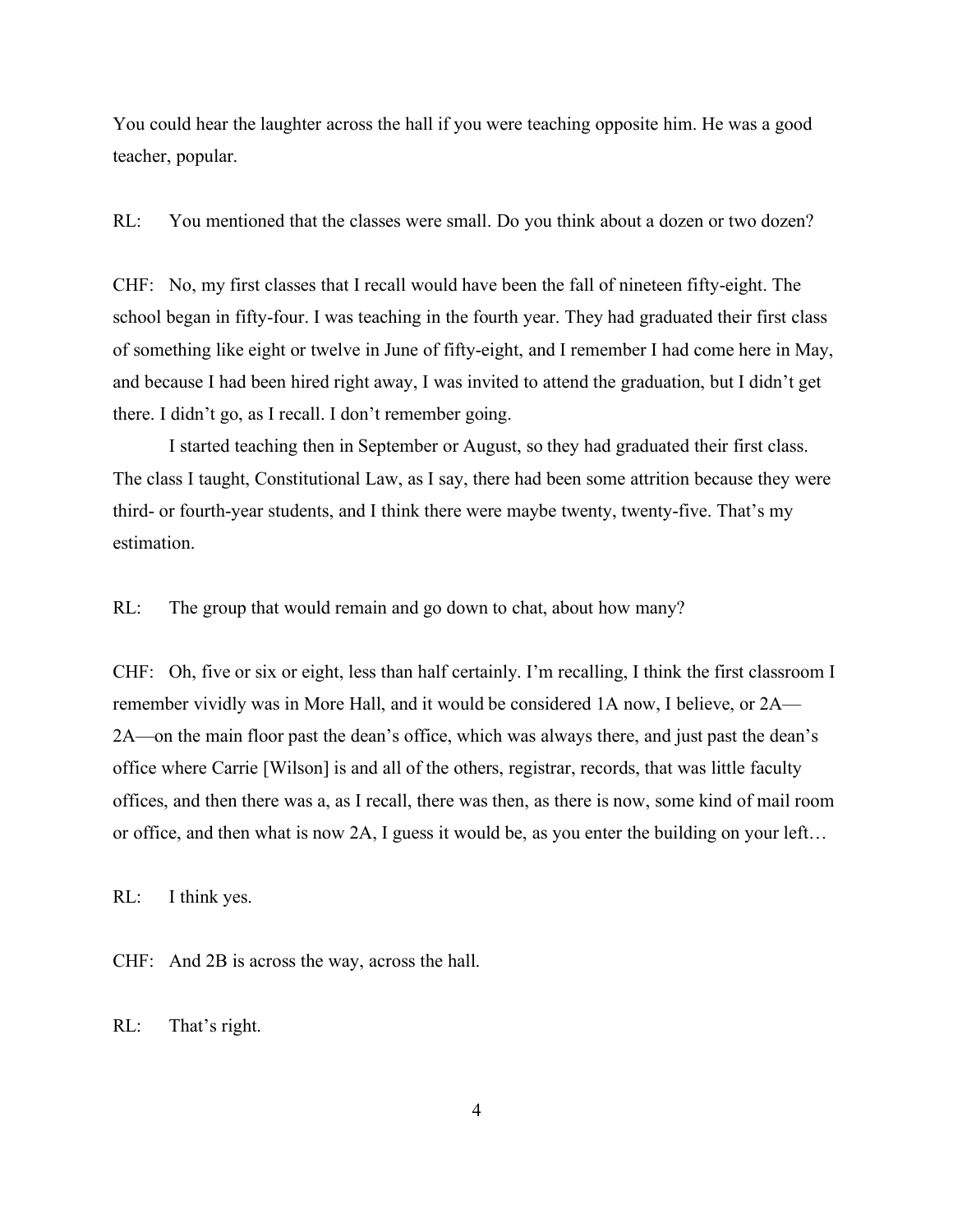CHF: So 2A was not tiered. It was smaller. There may have even been two classrooms, because it's been substantially opened up, and it faces a different way, but then, there was a little lectern, and it was a long narrow room.

RL: I've seen some pictures where where the professor sat was a little raised and had a rail around it.

CHF: A metal railing, and you'd step up, and that was your little dais or raised platform with a metal railing. It was a couple of steps and then the lectern. And it was a long narrow room, not terribly long, but it would hold maybe thirty, forty students.

RL: I see. I've been trying to determine from pictures—do you recall whether outside the classroom, was there actually a parking lot there at that time, or was that a field?

CHF: No, there was a parking lot.

RL: There was a parking lot, okay, at the time.

CHF: And on the other side of it, where now is Guadalupe Hall, was an amphitheater.

RL: Yes.

CHF: And that's where they had graduation in the earliest years, and there was no bookstore to speak of or Guadalupe Hall. I don't remember there being a field. There was always a parking lot.

RL: Well, I'm looking at some black-and-white pictures, and it's hard to determine, because while it's not aerial, they're certainly from far away, so that you can't really tell, so that's good to know. I know that at that time parking would not have been the problem that it became.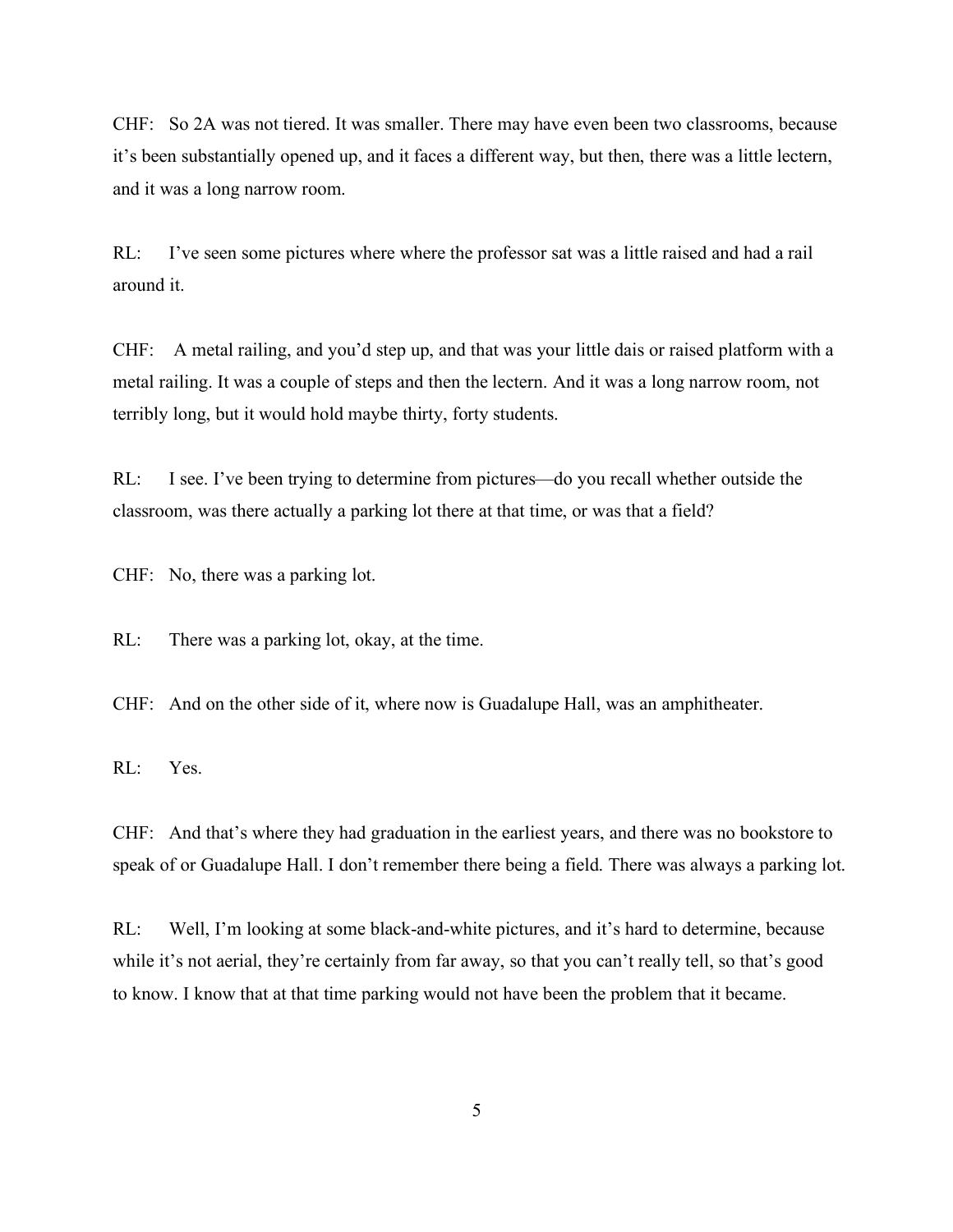CHF: It was not a problem. Our names were lettered on the curb in front of our spot right alongside the law school. As a matter of fact, my parking spot now has still got the old lettering of the name Friedman, and it's just coincidence, because for years, we've been assigned reserved parking wherever, but I kept saying to the parking office, "If this spot ever opens up, I'd love to get it."

And it did. Eventually, it opened up, and I was next in line, so they put me in it. The last couple of years now I've been in it. It's right next to the building. It's right next to where the yellow zone is for the unloading.

RL: Okay, so you can still see your name.

CHF: Oh, yes, and you can still see a number of those names.

RL: I see. I'll have to go and look at that.

CHF: You can see Engfelt, Kelleher, and Friedman is right there [chuckle].

RL: Oh, I'm going to go take a picture of that.

CHF: It's kind of fun. And we had our own assigned spots.

RL: Right, and you didn't pay for them. Nobody paid in those days.

CHF: Nobody paid. No, that's true.

And then, we talked about the library before. It came over from across the street at University High. It was not much of a library, but they had ordered an awful lot more when they knew they were getting the third floor of what was then More Hall. So it became where the students would study.

RL: Was it always domed, as the courtroom is now?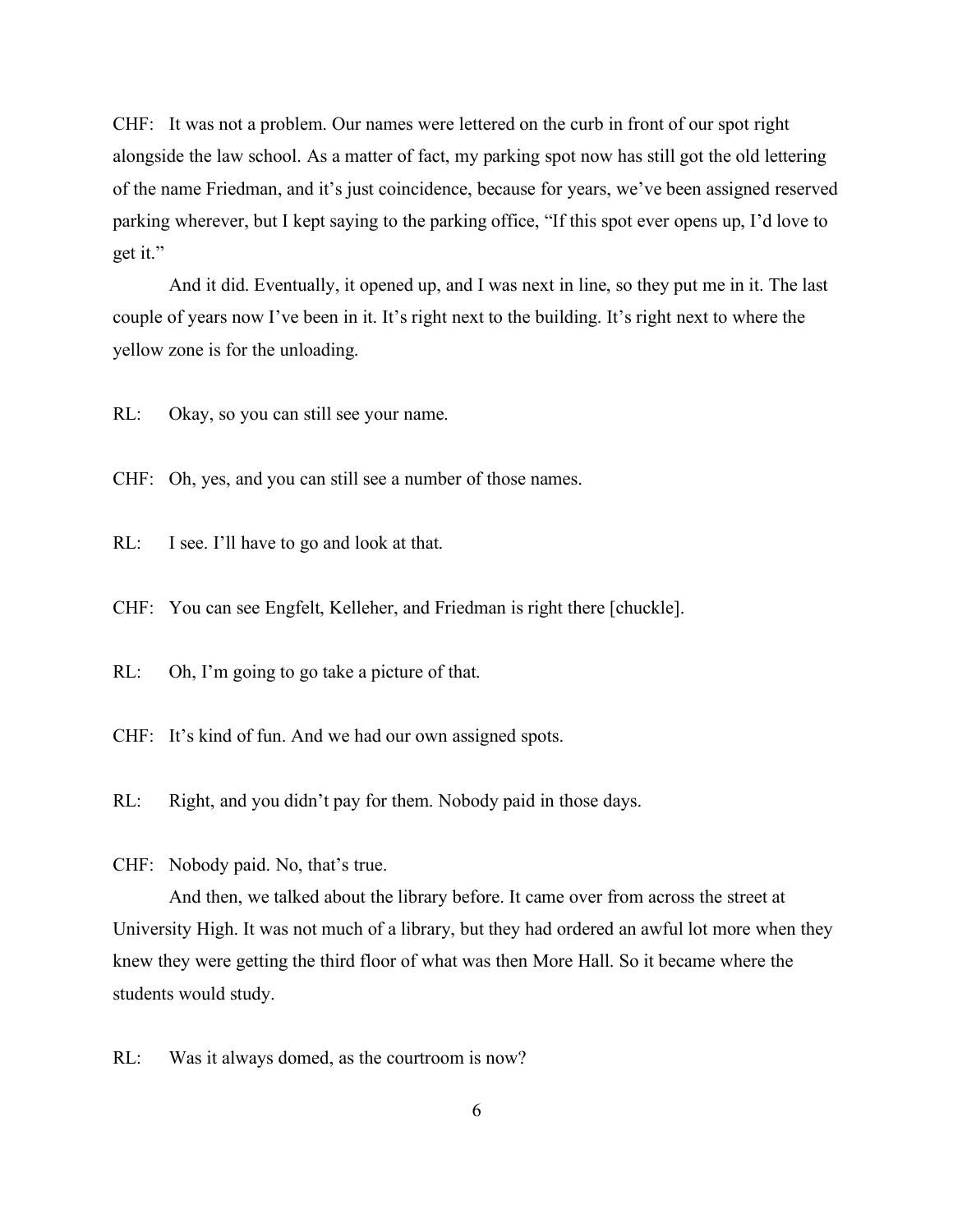CHF: No, no, that was an addition, as I recall. I don't recall it being domed.

RL: I don't see that in the pictures either.

CHF: No, that was added, I think. Now whether that was an authentic replica of the original Supreme Court, whether it was domed that way, I don't know, but my memory is that was when I first noticed it, when they remodeled.

RL: Yes, I just came across a picture, and the picture is probably in the later seventies, and it is captioned "Supreme Court courtroom," and I'm in the process of trying to find out whether that's tongue-in-cheek, and that's the new Grace Courtroom or not, so I'm not sure either.

CHF: Well, we didn't have a courtroom up there until the Grace Courtroom was built.

RL: Right, but in this student newspaper, which as we had discussed, had started to become more humorous…

CHF: Proactive.

RL: …and proactive and tongue-in-cheek, the caption that I see says "Supreme Court courtroom," but it may be that it's actually the new Grace Courtroom. I haven't had a chance to read the article yet, so we'll see.

CHF: Well, I think that the point is that this was designed to be after the original Supreme Court courtroom, the U.S. Supreme Court.

RL: And that you do recall.

7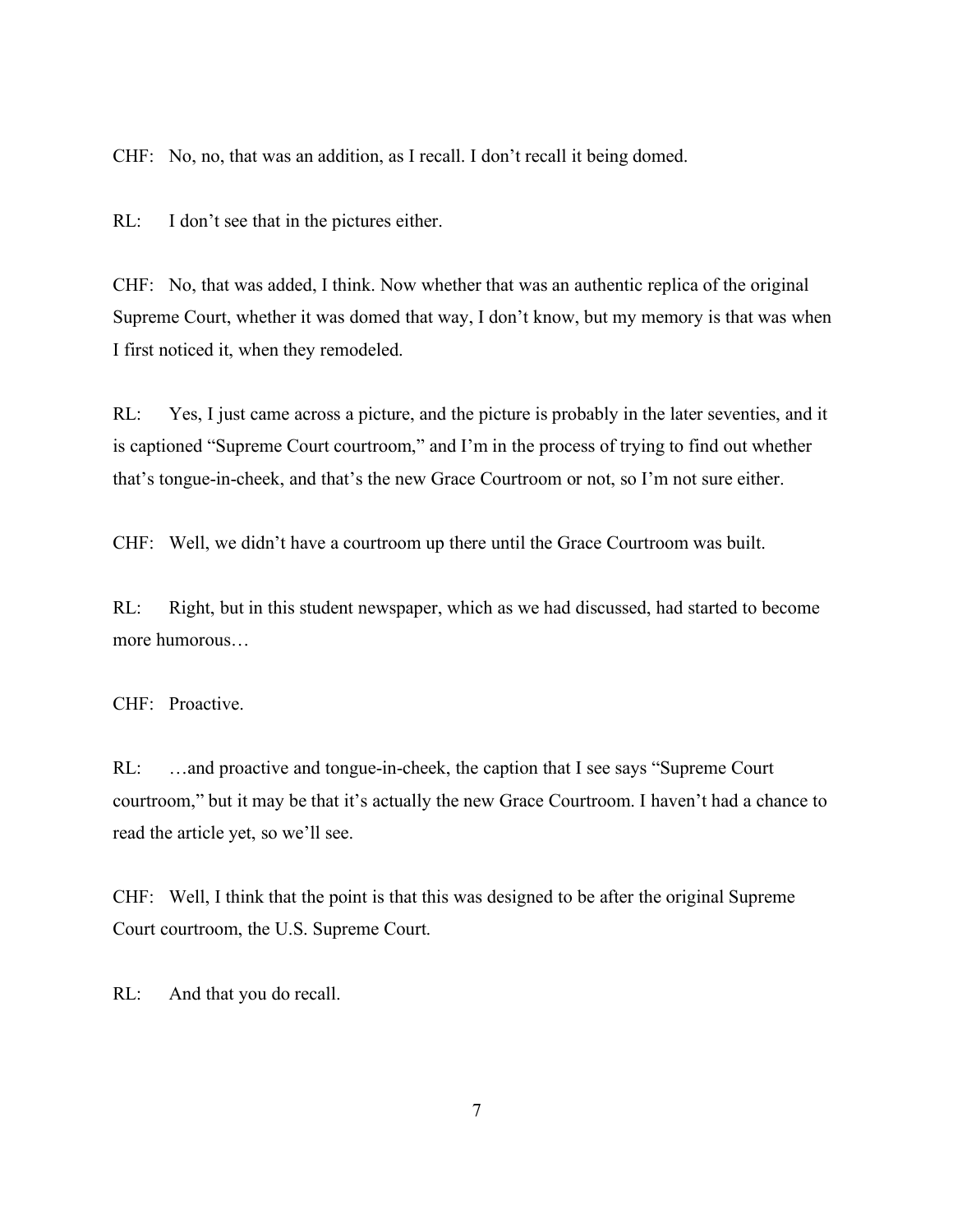CHF: Oh, yes, I do recall. That was what I understood was the architect's intention or the school's intention was to replicate closely but not in great detail. Obviously, I think in scale it was much smaller than whatever was known of the original U.S. Supreme Court, the courtroom itself.

RL: Right. So when you first came, you had this more formal recitation, and the students were very engaging, and then, as time moved forward, did you find that the atmosphere in the classroom changed? We had talked about that a little bit.

CHF: Yes, I did. Even though I was still teaching mostly at night, well, entirely at night except occasionally filling in for somebody who was ill on the full time faculty. Every now and then, I'd pinch hit. So presumably, they were the same kind of students, coming from work or older, more life experience, in point of fact, that wasn't necessarily true any longer. The night program, there were still a good percentage of them that were that, but many of them were those who couldn't quite meet the stats to get into the full time day program but took the night but were still full time students. They were able to devote more time to it, and many of them younger. They were right out of college. Whether it was the changing mores of the times, the culture changes, in many respects, the students no longer had quite the drive, focus, determination to make the most of the two hours or hour and a half or whatever in the classroom. I had the feeling that increasingly a number of them were, you know, not really prepared and not even willing to track and stay with the discussion and try and get into it.

Then of course, as we talked earlier, at some point in the tumultuous seventies, end of the sixties, seventies, they, I think, showed a lot less respect for what they were doing, for our efforts as faculty members. Maybe that's unfair, but they didn't seem to have the same degree of, outward display of attentiveness.

RL: Did it ever get to the level of a student being confrontational in the classroom?

CHF: I don't recall that, and I would not have minded that if it had been on point, I mean, if it had been taking me to task for something I had editorialized about. I think the closest it came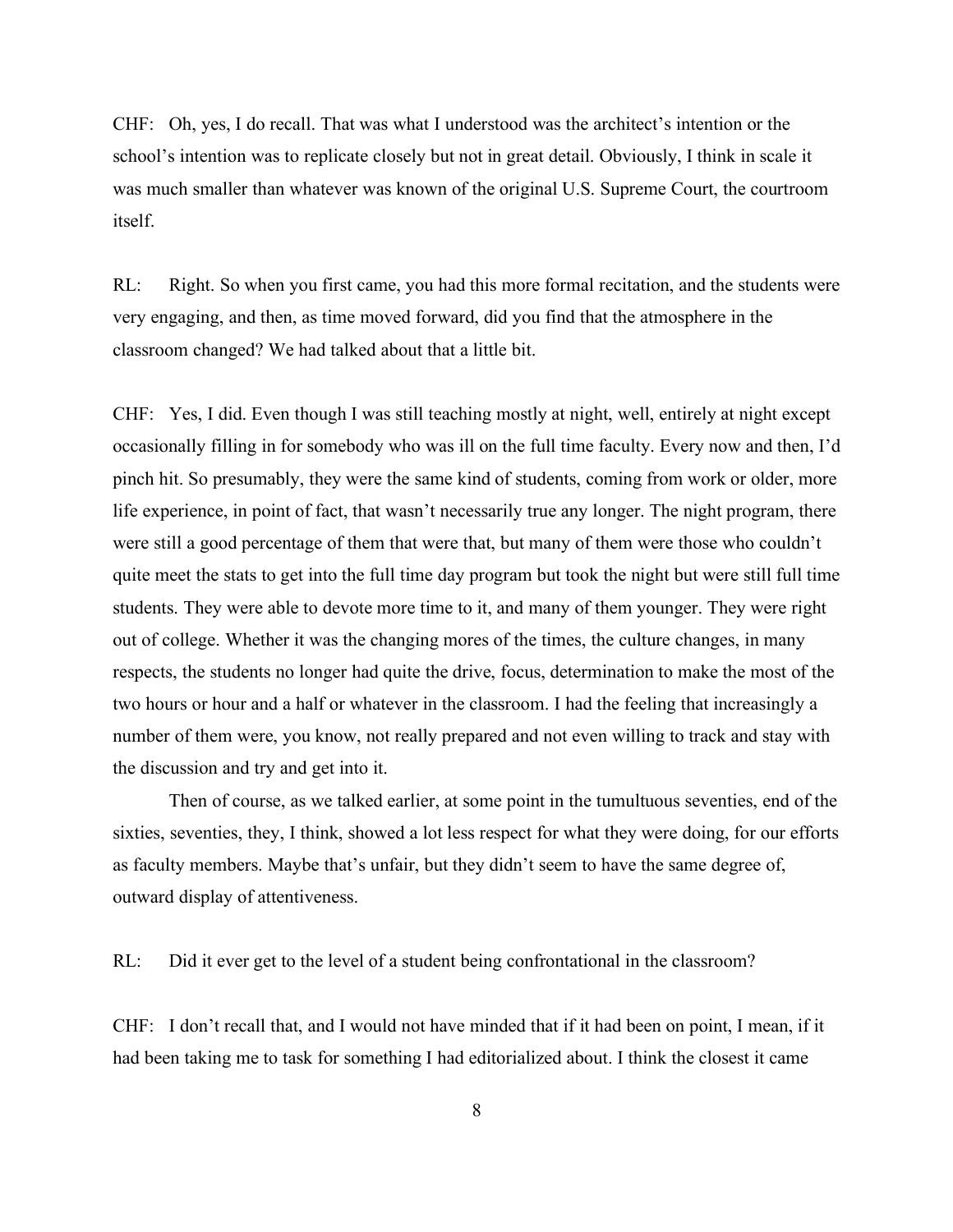was when students would debate with each other, and I felt I was succeeding, because sometimes I would try mightily to get students to be point and counterpoint to elucidate what the ramifications of an issue were and what the differing viewpoints might be. Sometimes, students would get kind of hot at each other, but I have a feeling that much of that was play acting. It was just staged for effect to impress their fellow students, and that's fine. No, I don't remember anything terribly confrontational.

RL: When you started teaching, and you're teaching in the night school, and you're using your notes from your own Con Law classes, did you also use the Socratic method?

CHF: Well, yes, to some extent. It was always a modified Socratic, and I've varied that quite a bit over the years, depending on the class and the subject that I was teaching. I've always thought that the Socratic method, at least as modified, a dose of it, can make an hour class or a fiftyminute class, or particularly if you go an hour and fifteen minutes or something, livelier than just lecture and just occasional questions and answers.

RL: In the early days, you had upper-class students. Were they well-prepared to engage in the Socratic method? Were they expecting the Socratic method? It was probably no longer new to them.

CHF: I think they had had some experience in it in the earlier years from other instructors. We didn't, as a faculty, get together much. We were all very busy with our own full-time pursuits, and there wasn't much discussion of pedagogy in those days, especially in the earliest years when we are all part-time.

As the full-time faculty came along, we were always invited to faculty meetings, and I used to go whenever I could in the early days, but they were at lunch time, and it's hard to get from downtown up to the hill. I used to try to talk to some of the full-time faculty that were teaching in the areas that I had taught or was going to be asked to teach or that I wanted to teach someday. I became well-acquainted with a number of them, and I recall having conversations about how do you teach it. Do you use Socratic?

9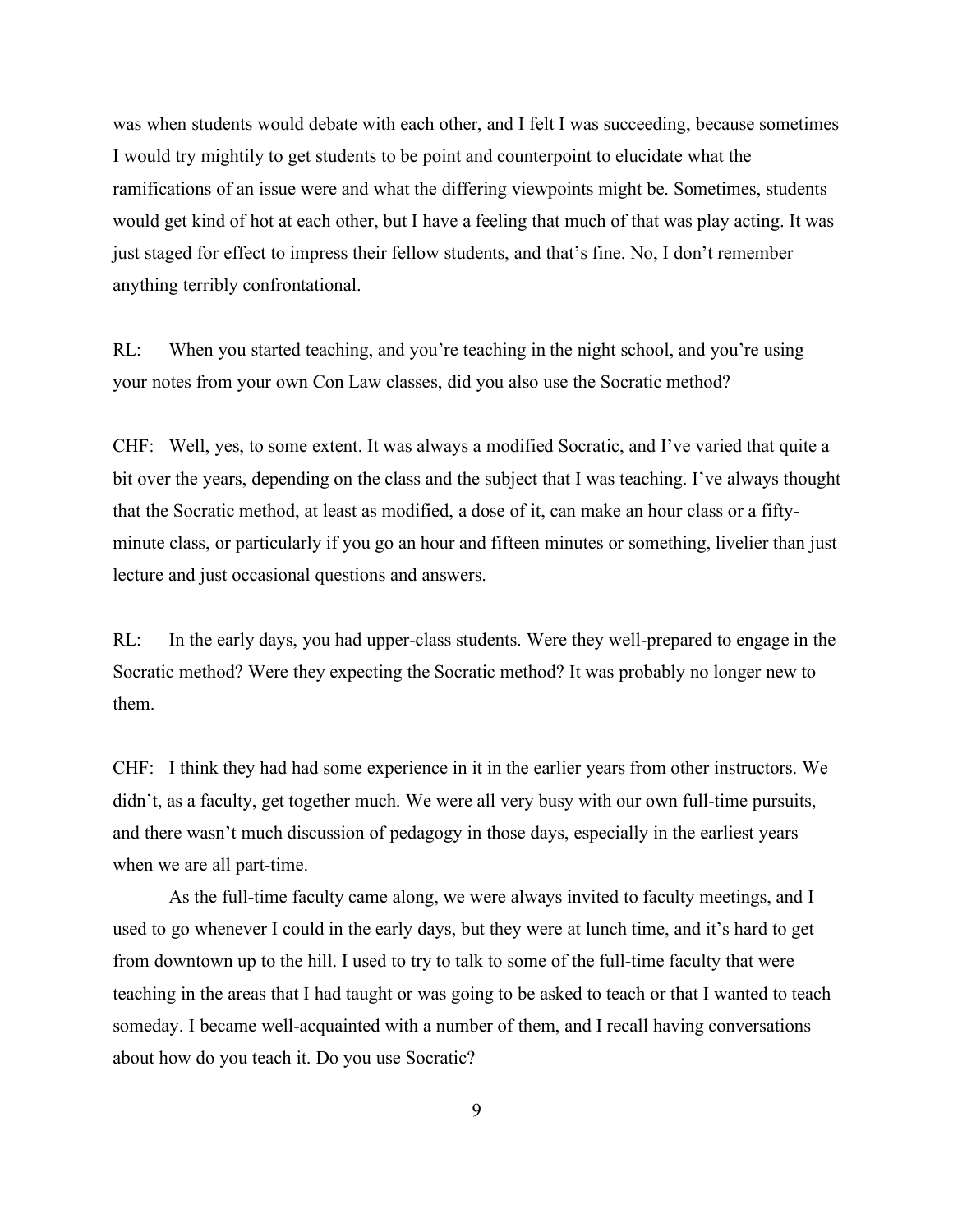It seemed to me that most of them did not. Bert Lazerow has always, I think, used a heavy dose of Socratic. Students used to complain. "Balls in the air," they called him.

He'd throw these questions out and let them float up there and never really give a resolution, and I said, "Well, maybe there isn't one. Maybe that's for you to pick and choose and debate."

Anyway, I think Gene Reynolds used to try that, which is not easy in Corporate Law particularly. I believe that Hickman did some of that. Some of the more popular teachers, though, were just lecturers. They lectured with a lot of humor—Lou Kerig, as I mentioned Mulvaney, part-time, when he was there briefly, others. I don't mean by omission to suggest the others weren't …

It was a pretty good group. I don't think students ever complained about the quality or level of instruction they got. I've never heard complaints about that, ever. Over forty-seven, eight years, I've never heard complaints about that. The complaints and problems, and happily it faded into the deep, dark recesses of the past, were the way the administration treated some of them, mostly during that Father McManus era when there was such pressure to get accreditations and so forth.

RL: You were talking about people who used humor, and I've come across the name of someone I've never met, and that is Bill Wang. Can you tell me a little about him? He seems like a very engaging fellow.

CHF: Bill is Chinese, as is his wife. He was teaching Corporations, and that's all he wanted to teach. That was his area of interest, and so they let him teach two sessions each semester of Corporations, so he was teaching, I think, four courses [chuckle] in a year, I think that's fair to say.

RL: And were you not teaching Corps at that time?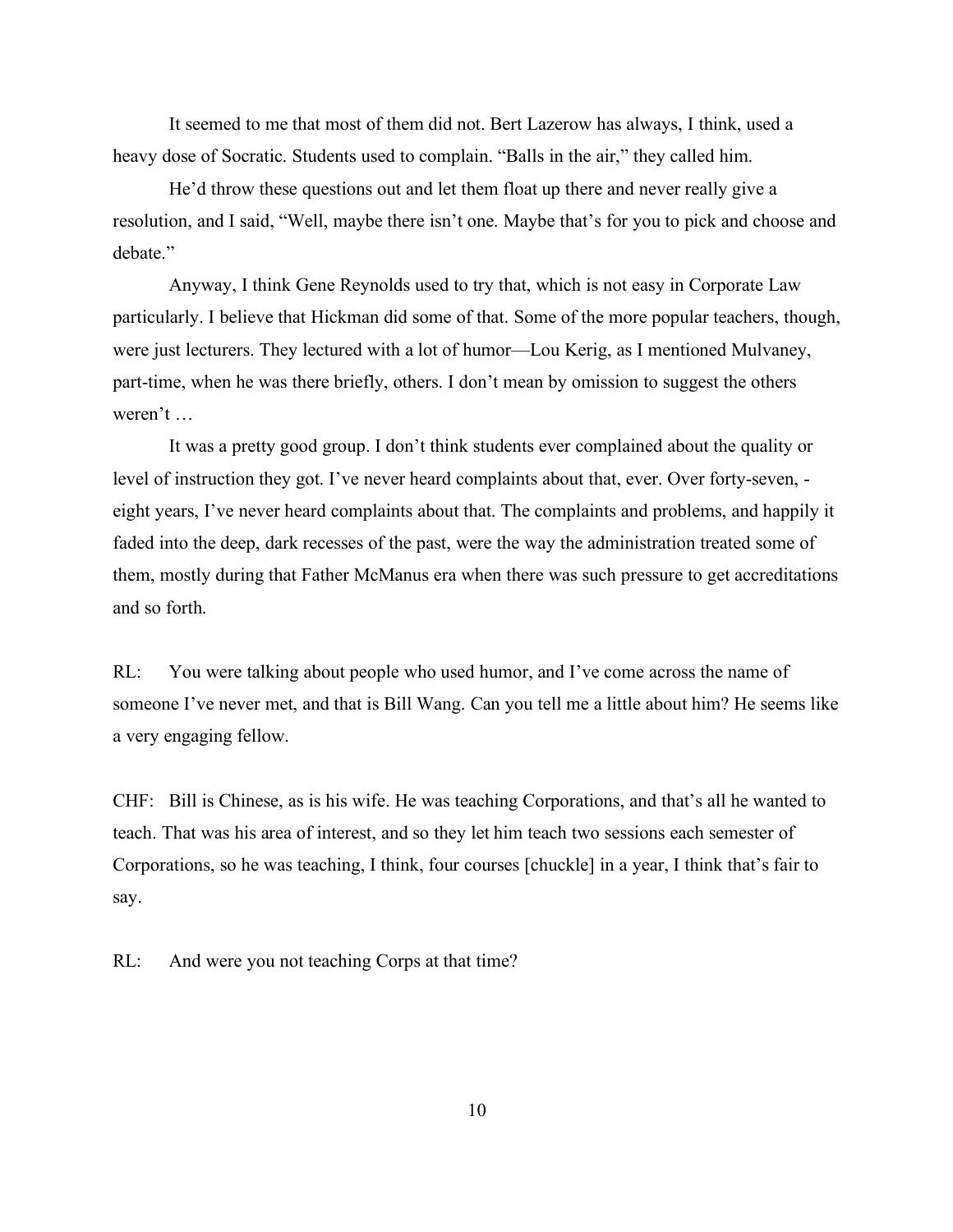CHF: No, no, I taught Business Planning at night, and when I joined the faculty full-time, Bill still co-opted all the Corporations courses, so I taught Torts, a first-year course. I like first-year— I always enjoy that. I taught various things plus Business Planning at least one semester a year.

Bill was a very funny fellow, great sense of humor. He wrote out all of his lectures, and he delivered them as if they weren't written, but when I did finally start teaching Corporations because he left to go to Hastings—he wanted the big city—he gave me his notes. They're very funny. He starts out by saying, "My name is Bill Wang [pronounced 'wong'], W-A-N-G. 'Wang is 'wong.' 'Wong' is 'wight.'" [laughter]

You see what I mean?

RL: I do, I get it.

CHF: I remember that, and that was the kind of thing he would do. It was very cute humor, and it was always clean. It was just very clever.

He developed a newsletter. He was doing it, I don't know if he was doing it previously. I think he may have started his teaching here, but I could be wrong. He developed a newsletter, sort of a potpourri of everything going on—little handy hints; the quickest way and the best way to get to the stadium; if you want a pizza, the best pizza is at so-and-so; second best is so-and-so. He had his own little review of movie theaters and which are noisy. He just had all kinds of information, and he put this thing out every now and then. This was before computers. He sent it around. He was a very funny guy. He still is, I'm sure.

RL: He's still at Hastings. I looked him up on the Web site, and I believe from what I read that at some point, he actually published a compendium of some of what you're talking about.

CHF: I wouldn't be surprised. I know he went to San Francisco, and he did it there at Hastings. That would be a wonderful city in which to do it. There's so much going on.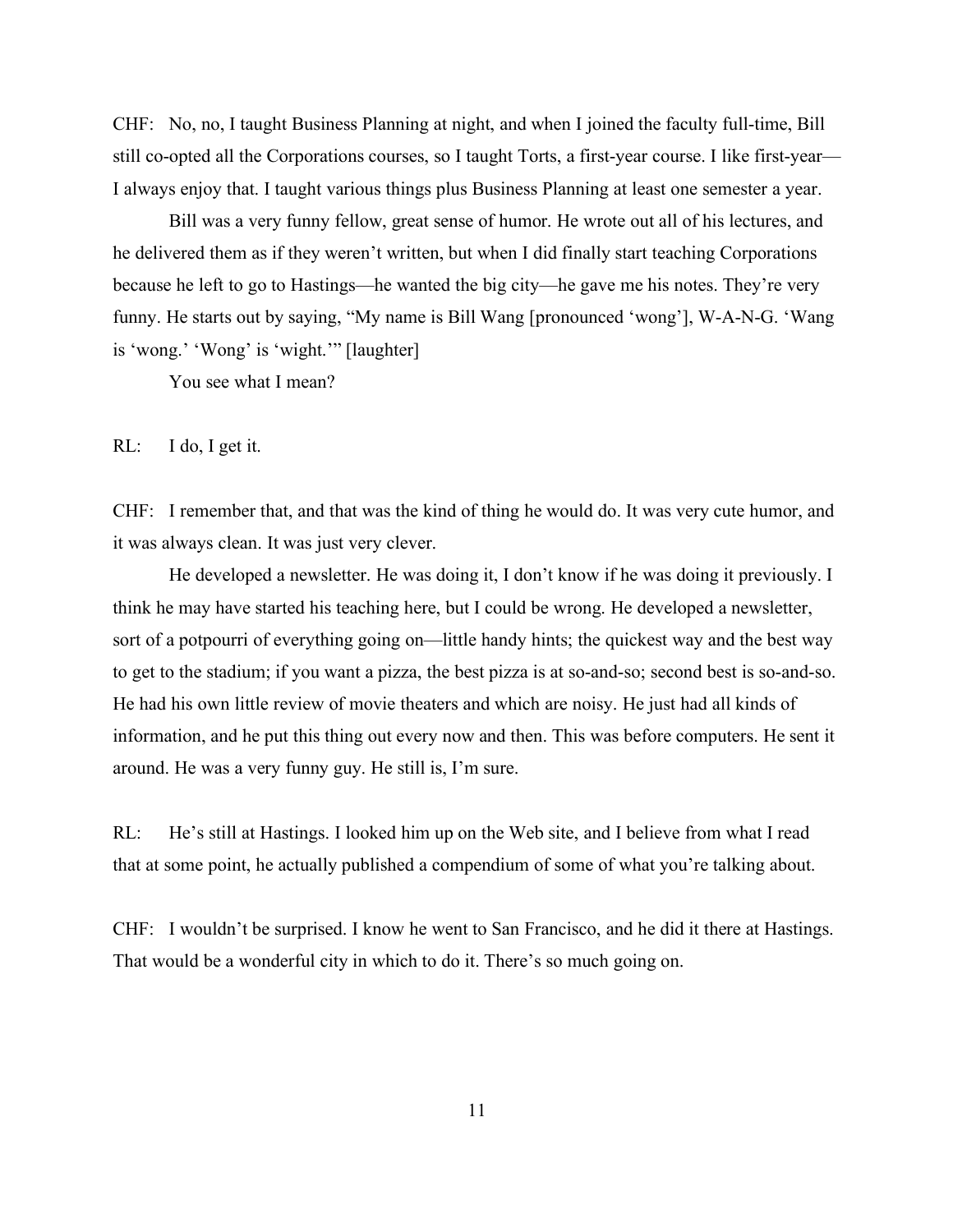RL: How about you? Do you have, perhaps in relation to the subject matter of the courses you taught or whatever, any favorite stories or anecdotes or cases that you like to dwell on in class to sort of generate interest and break the ice?

CHF: In both corporations and in Business Planning, the two main courses for the last ten, fifteen years that I've taught, I've always begun both of them the way I think businesses start, and that is to say, the way a lawyer ordinarily would first encounter a business issue. Corporations or other forms of business don't spring full-blown into an opinion in a casebook. They're the result of usually two or more people, sometimes it's one person forming an enterprise, but usually it's two or more people forming a business together, and so it's a deal. They've gone and negotiated an understanding and an agreement about who will own what; who will have what say; who will do what for the business; who will get what out of it. I try to start both courses in that frame. I usually have a hypo of some sort that I hand out before class and ask them to look at it, and I raise some questions.

One question is: What is the role of the attorney in assisting these two or three people usually I have two or three people in the hypo—in forming an enterprise together, conjoining in business? How does the lawyer perform that role? What are the steps, an orderly kind of checklist for the lawyer to undertake to discuss with these clients? I always begin with the ethical considerations: Can the lawyer represent two or three people together? The usual fallacy is, they'll say, "Well, he's representing the business."

But the business doesn't exist yet. So it goes from there, and it's a good beginning to test how much they understand about finances. I usually give a little financial statement. Usually, one of the parties has a business already, a proprietorship, and needs more money, and another one comes along and says, "I'll put money in, and I'll also put some services in."

You just take it from there.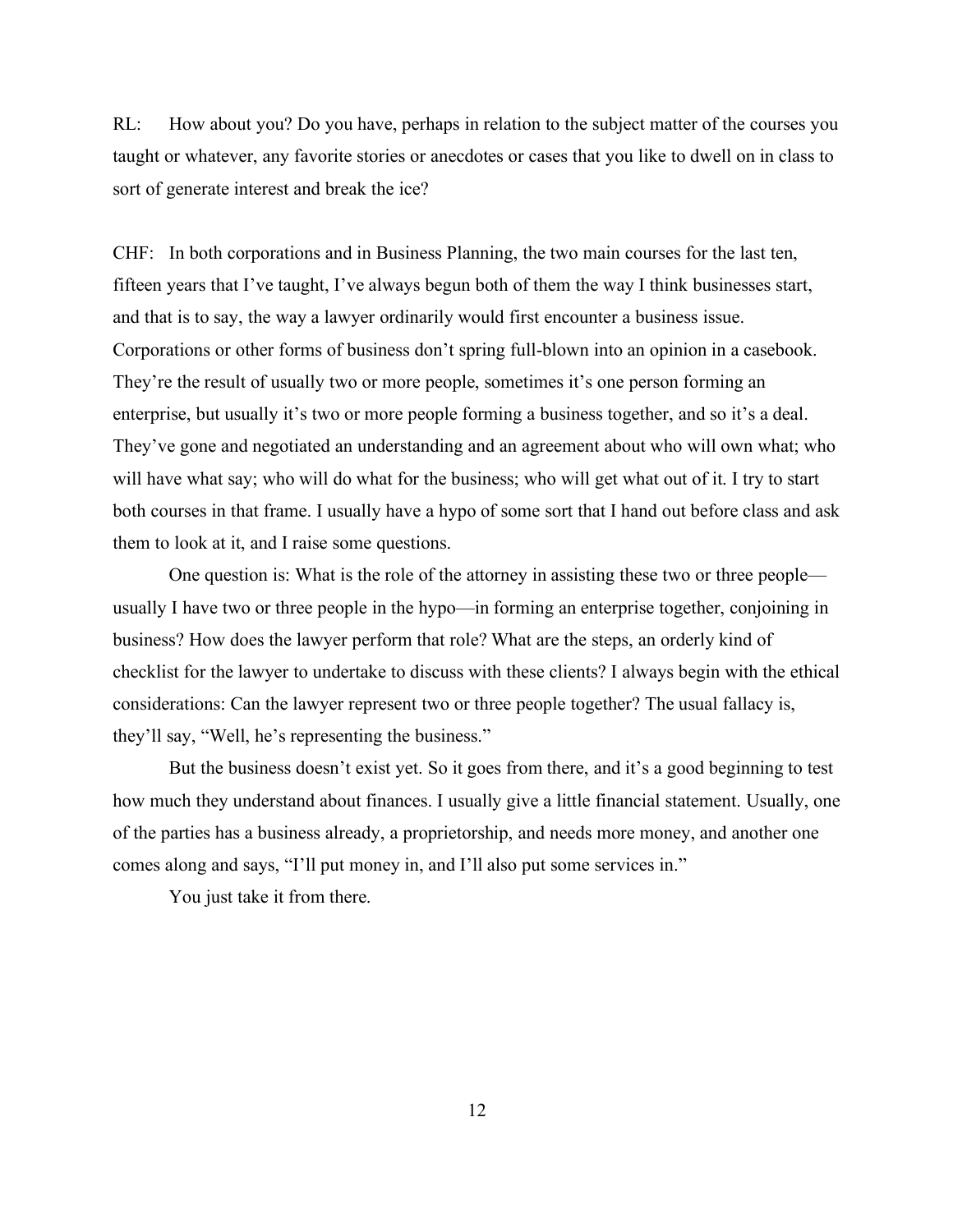

*Legal Research Center*

# CONVERSATIONS IN LEGAL EDUCATION:

ORAL HISTORIES OF THE FIRST HALF-CENTURY OF THE UNIVERSITY OF SAN DIEGO SCHOOL OF LAW

Narrator: Professor C. Hugh Friedman Interviewer: Ruth Levor Recorder: Ruth Levor Date: October 27, 2005 Accession No: OH-LRC-Friedman-2005-3a TAPE 3a: SIDE B

İ

CHF: And talk about the initial client interview for a business client, not only the ethical considerations of whom you can represent and can you represent multiple parties in the formation of a business, but then what are the points on which they yet must agree that they probably haven't even considered—so they haven't reached agreement if they haven't considered it. How do you raise these points and get them to agree? I try to emphasize that the planning or transactional lawyer challenge is to facilitate an agreement. You don't want them to walk out or blow up. You try to find the areas where they can reach common ground.

It's a tightrope—it's a delicate thing because if you're representing two or more people, you're dividing your loyalty, and a lawyer is supposed to give undivided loyalty to his or her client. Yet by definition, two or more people forming a business may have differing interests, different objectives, and your job is to harmonize those or help them see that they can be harmonized in a way that they're willing or will agree. It's a challenge, but it's exciting, and I try to convey some of the excitement of doing that, for a decent fee, and doing something worthwhile.

RL: Do you raise in their minds the concept that perhaps there should be more than one attorney representing …?

CHF: Oh, yes, I ask them about that, "Well, what do you think about sending, if it's A, B, and C who have come to form a venture, what do you think about sending one of them to another lawyer and another one to another lawyer, and you keep which one of them?'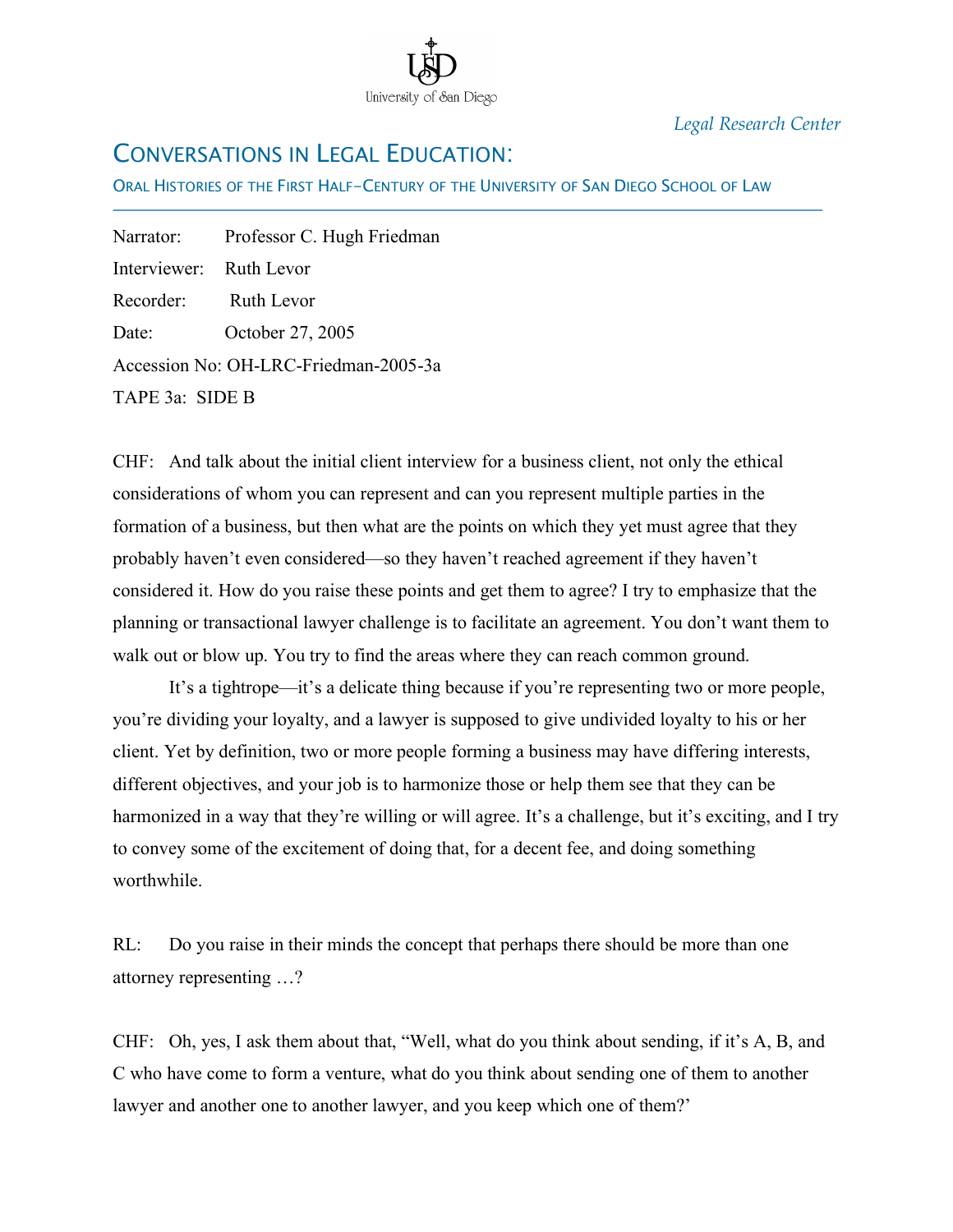And they say, "Well, gee, this is a small business. Can they afford three different lawyers?"

And I say, "Well, is it just a question of cost? Can you see any other impediments that having two or three lawyers might present?"

"Well, yes, there are egos that get involved, different advice they …"

I say, "Well, what do you think the chances are that within a one-week period you could get all three lawyers to clear their calendars to even talk by phone about this to get the deal moving?"

And then they begin to see why the law permits multiple representation by one lawyer.

RL: So you're taking a much more practical approach.

CHF: Oh, that's all I can offer. The dimension I felt I could offer from the get-go, all of us as part-timers were in full practice, and so we were not much into theory. By that I mean pure theory. We were into the theory and rationale of the rules, how they developed, what their policy underlying them was, or policies, but we weren't trying to theorize or develop theoretical constructs for collections of rules and that sort of thing that is much in focus in modern scholarship, or certainly, we weren't bringing that into the classroom.

We felt that these students wanted to be lawyers, most of them, and our job was to help prepare them to do that, not to prepare them to be law professors or intellectual scholars of the law, but lawyers, perhaps judges. I felt that the practical, how you apply it, how it works in the real world, in law practice, dimension is something that I could contribute. As the faculty has changed its character, and there are fewer and fewer faculty members who have practiced at all or have practiced much, I felt it more and more important that that's a dimension I can contribute.

I hope I can contribute it with enough excitement so that it doesn't, in contrast to an awful lot of wonderful theoretical stuff that's going on, which is exciting, but I leave that to others. So I've always tried to teach, and I've asked students when we come to a good case, "Anytime you read an opinion, ask yourself if you were walking out of the courtroom after the judge had handed down this opinion, and you have heard him or her read it out loud, and you're walking out of the courtroom with your arm around your client—pick a client, the plaintiff, the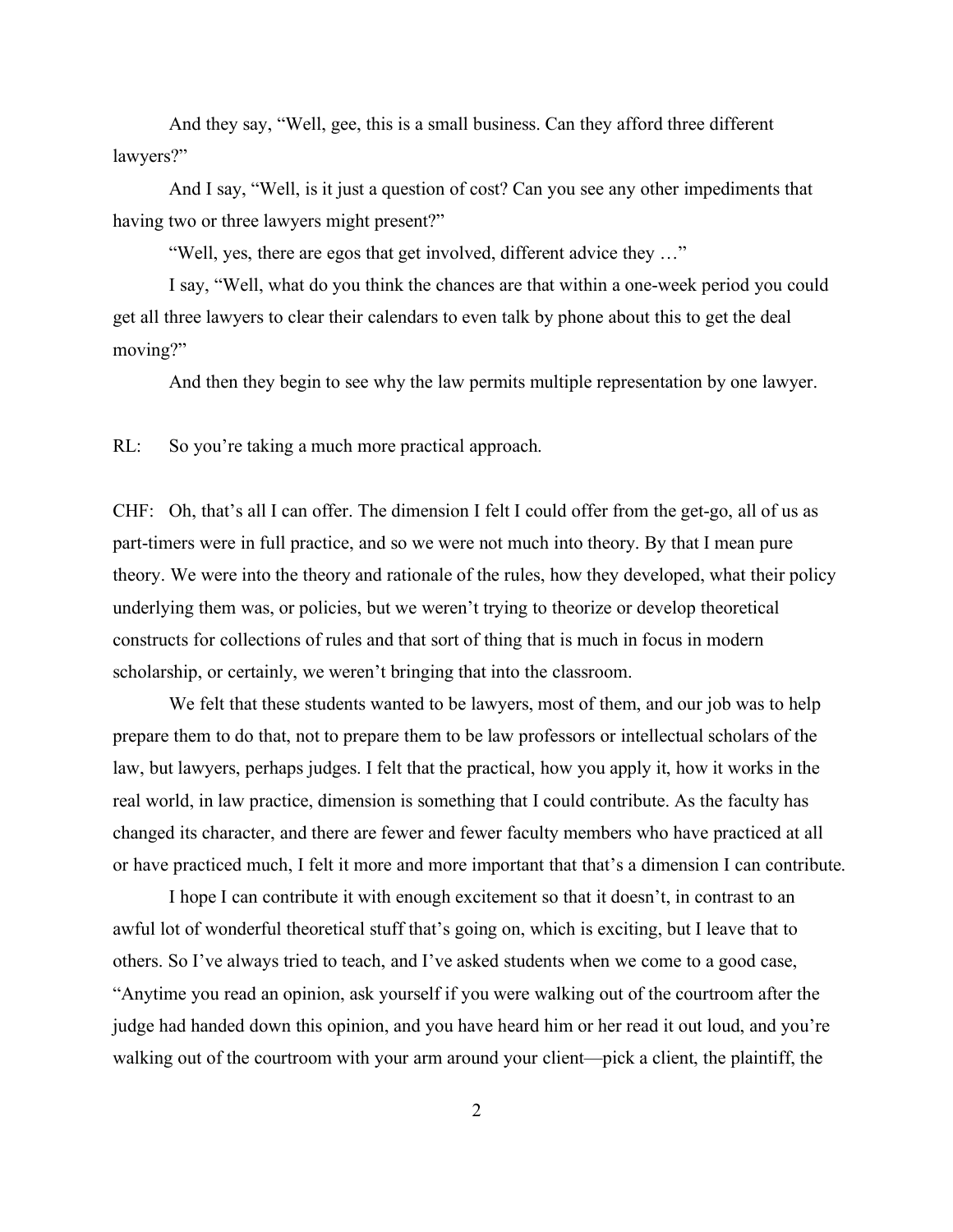defendant, I don't care who—but suppose they look up at you or down at you and say, 'What does this tell us we should have done differently? How could we have avoided this outcome, or what did we do right, but how could we have prevented this lawsuit, having to endure this?'

"Ask yourself, 'What is it that this case teaches about practice and the future? Can you learn anything from it other than this is the rule of law of the case and so forth?'"

So I've tried to be as practical as I can.

RL: Well, I have to say that, as a former law student at a very fine law school, I am listening to you and mentally salivating, because I think that what you're focusing on was really the difficult part of transitioning from being a law student with reasonably good grades and then trying to practice law. We didn't get a lot of that, and I think it would have been very helpful.

CHF: Well, I hope it's helpful. I know I've had students thank me later from the bar on. They sometimes will call me and say, "We had a corporations question on the bar. Did you see the last bar exam? You were just right on my shoulder. That was exactly what we had talked about in one of your classes."

I'd say, "Oh, my God, thank heaven. I'm glad if that made you feel comfortable."

And then, later on, in practice sometimes. I feel what I'm doing is useful. I'm not saying that every faculty member should do that. Obviously, diversity is important, diversity of approach. And I'm not saying that my colleagues who teach in the courses I teach don't do some of that. I think they do, but I would bet I do a lot more of it, because to me, as I said, with my background, I thought that's something I distinctly have to contribute, forty plus years of practicing and having written what I wrote, which is practice-oriented.

RL: Now, having written what you wrote, we in the library, in addition to carrying your materials, carry a lot of form books, and I know at least from the years that I practiced, which is also pretty ubiquitous, computers, that they were very helpful. What's your attitude towards even telling the students that these types of things exist and can be used in practice, for example, that there are checklists like the one that you …

3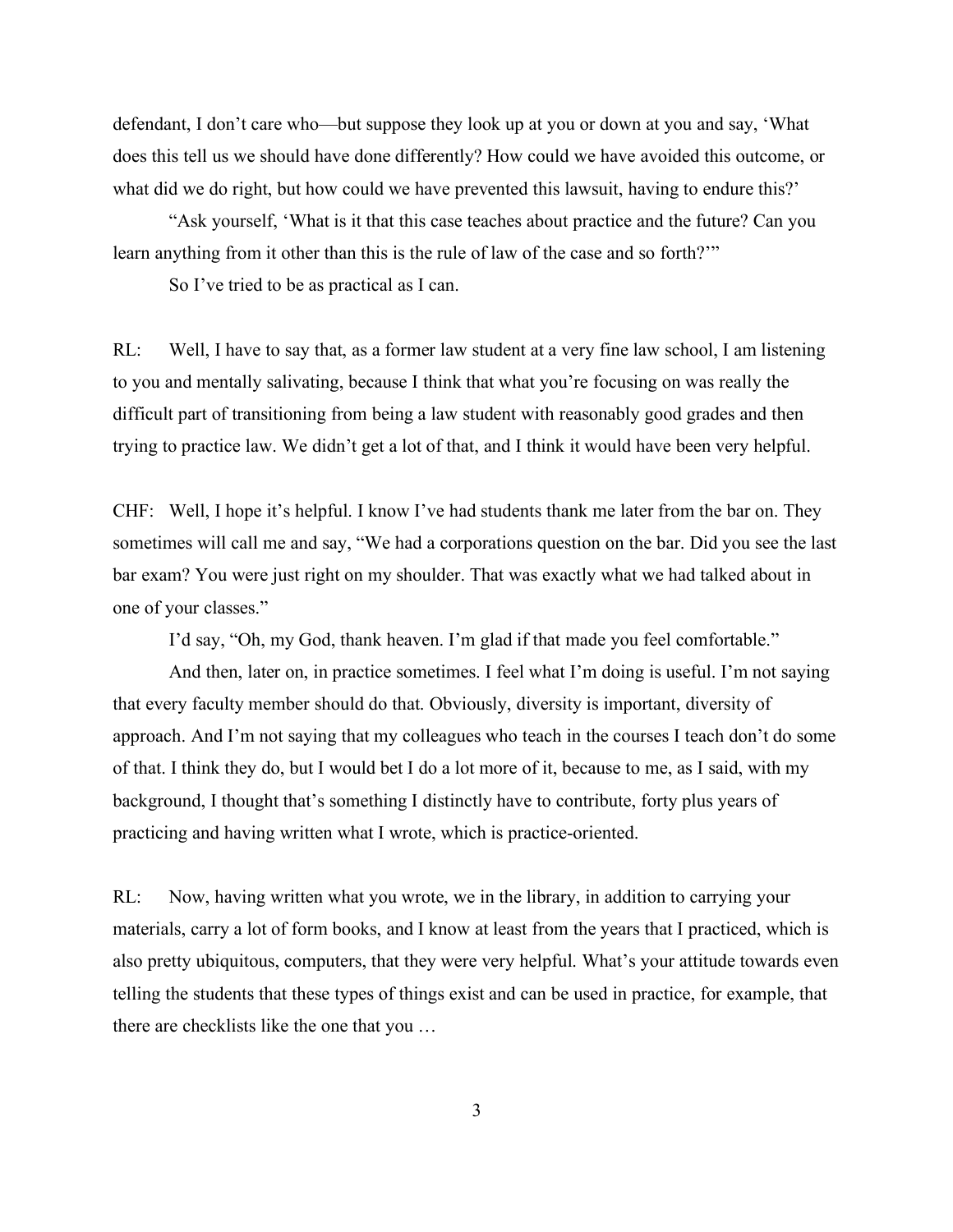CHF: Oh, I use them in my class, in Business Planning. I encourage them to use not only my forms that are in my book but other forms. I even mention some of the ones I think are better, but I also try to teach them about the cautions needed in using anybody's form, in slavishly following it. I mean, you've got to adapt forms, make sure it fits, word for word, paragraph for paragraph. I think training in how to use forms is important, even if it's only a few minutes of it.

I mention the availability of forms in the areas in which I teach. They're indispensable. Why reinvent the wheel when there is a form, but make sure that you just don't slap it in. Look at it; read it; make sure it fits. You're usually cutting and pasting, even with computers.

RL: Particularly now with computers. I think that would be a good warning to give the students.

You mentioned that you enjoy teaching first-year students. Are there some differences, palpable differences, in the classroom for a professor between standing in front of a first-year class and standing before an upper class?

CHF: I think so. I think there's a palpable difference in teaching a first-year course from the first day, the first hour, and the last day and the last hour of that class at the end of the year or semester or whatever. I mean, when they first come in, they're scared. They're not sure what they're going to encounter. They've heard all kinds and manner of stories. They've maybe seen some movies, TV shows about law school. They've heard from others what to expect, maybe even about you, the professor.

The first class or two I would say generally I sense that they're more intimidated. There are always a few that are willing to engage from the beginning, which is great, and again, I would think particularly those who are more self-confident. Sometimes, you get students who just from the get-go want to, I won't say dominate, but are too eager maybe in terms of the rest of the class. But that wears off, and I think by the second and third year, fourth year at night, they become as passive if not apathetic as …

RL: … or exhausted …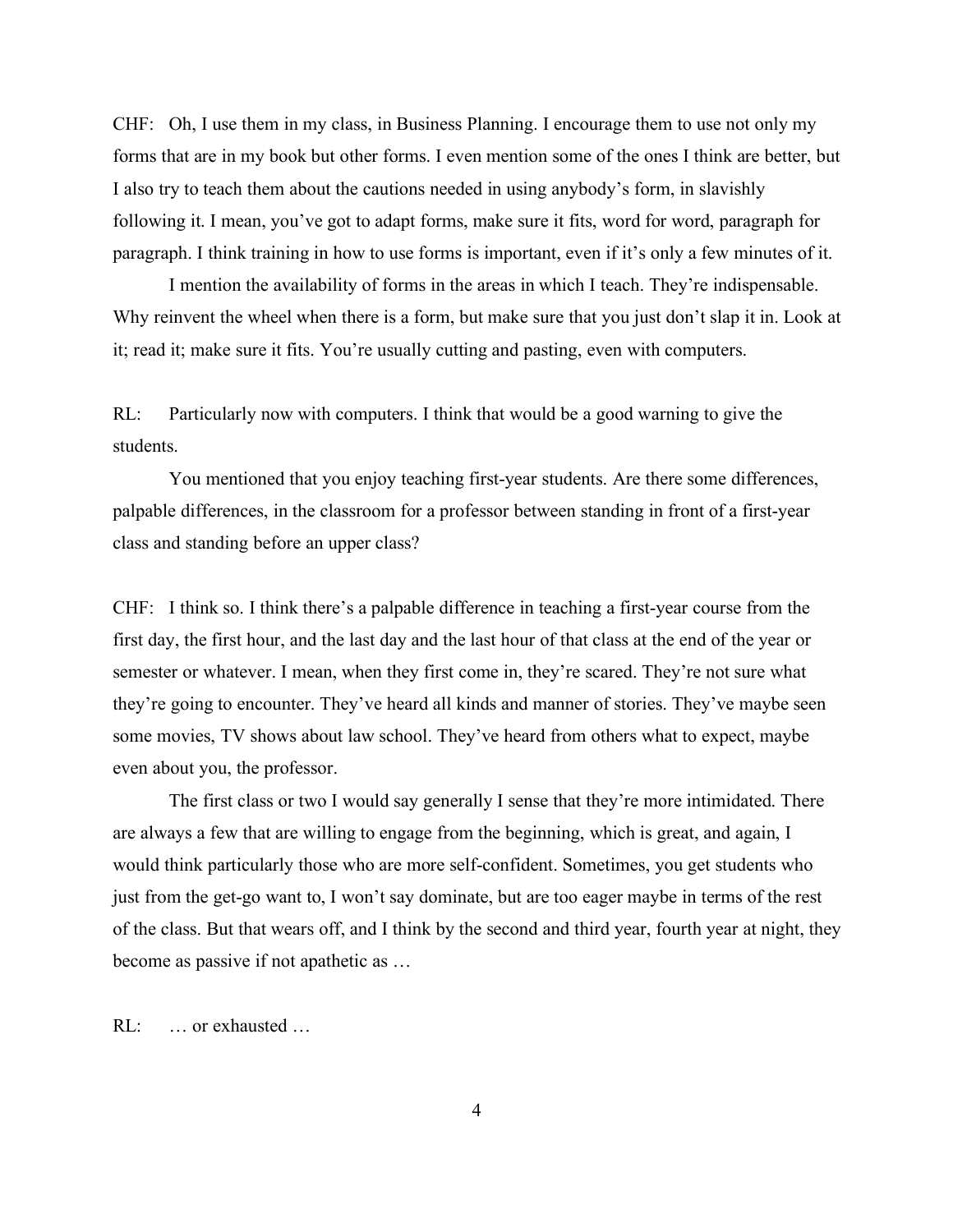CHF: … or exhausted, just worn out, in relation to what they were in the first year. First year, you get them, they're fresh, they're eager, they want to prove themselves to themselves and to others, see what they can do. After the first-year grades are in, they begin to settle down and pretty much know, I think, where they are, where they rank, what they need to do , want they don't need to do They have a better handle on it, you know, it's an evolving thing. Also, they begin to get diverted into other very worthy activities, moot court, law journal, public interest law, other things.

RL: In your classes, are your grades always based on a final exam, or are there any classes that you give papers?

CHF: My Business Planning course has always been a paper course. I let them pick a project that involves a series of corporate issues that are real. I mean, they are hypothetical, but they could be based on something they've experienced. I've had students develop a more or less realistic family business project or a proposed law firm project—what should they be, a corporation, a limited liability firm, or just stay a partnership, those kinds of things, and those are paper courses. I review outlines, and then I grade the final product. They usually have extensive documentation, using forms. You know, sometimes they're that thick [gesturing], but it's a product they're usually happy to have when they've finished it. They can show it to prospective employers. They have it as a portable file, and while I don't return their papers, I encourage them to keep a copy and then come in and see what my critique has been after the grades are out.

The Corporations has always been an exam. Occasionally, I've done midterms, both voluntary and at the time when we mandated midterms, I gave them. It's always based on an exam.

RL: Picking your colleagues' brains as far as pedagogy goes in the early years, are there any ways that your approach to the classroom, to teaching the materials, has changed over the years?

CHF: I think so. First of all, I've always been open to considering and being influenced by my peers. If I see a good idea, something that I think would improve what I'm doing, I'll take it and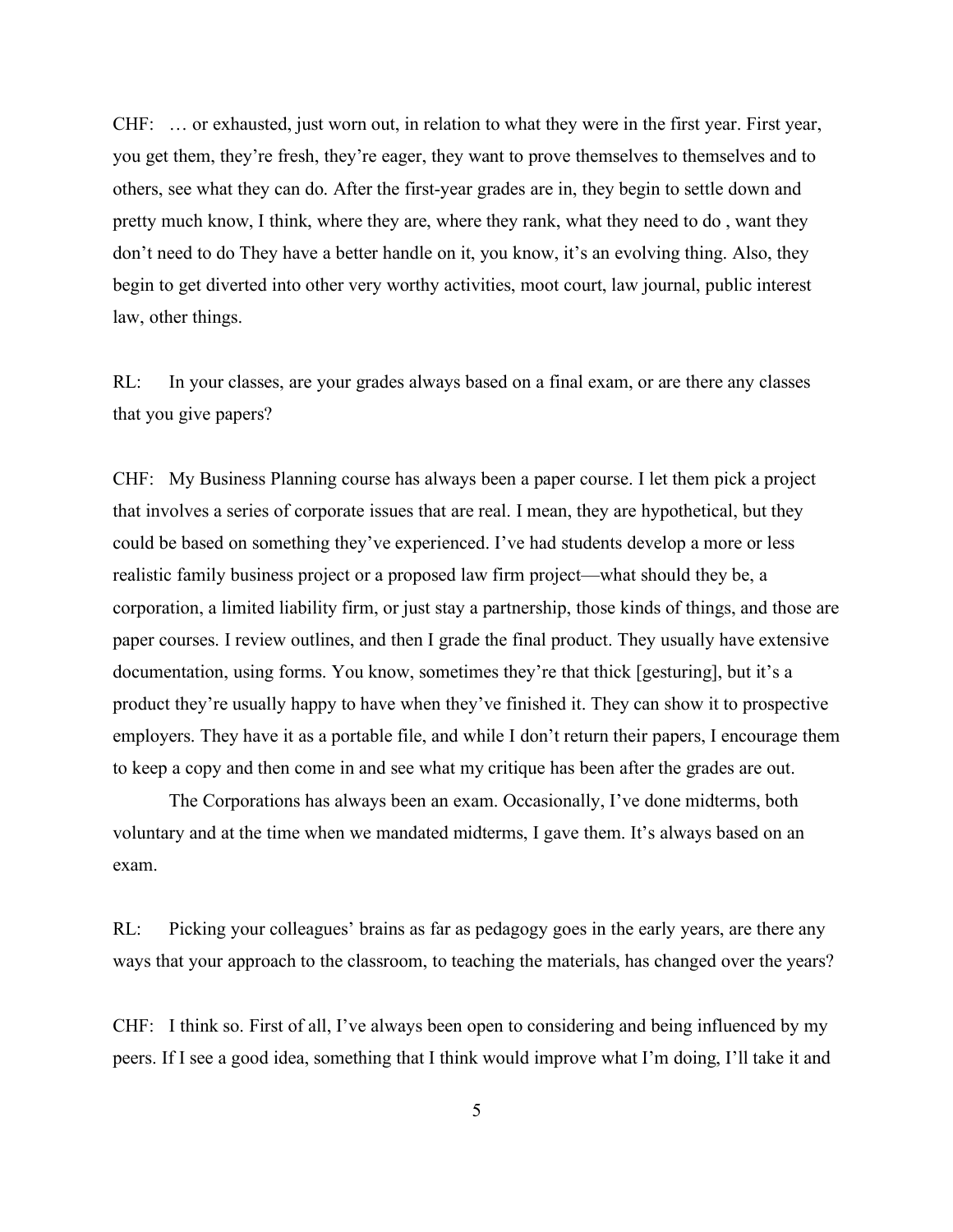adapt it as my own as long as it's not theft [chuckle] or with attribution. In other words, I've always enjoyed visiting, sitting in, auditing, if you will, a class or two from time to time from those who are considered really stars in the classroom. Herb Peterfreund was one. I caught a couple of his classes, and we used to get him once in a while to give a lecture to the faculty about how he approaches teaching and what he tries to achieve.

Much of it is a cult of personality though. Much of it has to do with just what you are and how you project yourself. I mean, some people can project the same words and the same statements, and it'll fall flat; other can do it, and it's a riot. Lou Kerig was a good friend, and I liked how he taught, particularly International Law. He was very dynamic, but you can't emulate, you can't copy, you've got to be what you are. We all know that. But you can pick up pointers here and there.

As far as teaching Corporations is concerned, I don't think I've consciously emulated anyone who teaches my subject or Business Planning for that matter. It's sort of how I approach it, what I want to convey. Part of what I try to do in the business courses, which is where I've concentrated now for some time, is project what a business lawyer is as a member of the profession. So I try to dress that way, I try to indicate wherever I can how I would deal with clients on this question or what I would advise them or, as I've indicated, I try to in every which way apply the theory, the case law, the decisional matters, all of that, to some kind of a realistic factual situation or narrative where they can see how it plays out in real life, how a lawyer would use it.

That's something I just learned myself in practice. I'm interested in the pedagogical aspects, and frankly, the first time I ever had a chance to really explore what I wanted to do and how I might do it was the year that Lynn was a White House fellow in Washington. When I finished my term as Bar President here, the county bar presidency, in December—she had gone in August to Washington—through Bert and others here and Don Weckstein, I was able to land a full-time visitorship in Business Law, called Business Associations. It was basically the Corporations course, BA one and BA two, and I taught those at American University in Washington, D. C., and that full immersion with a lot of time on my hands, and a lot of it snowbound or at least weather-bound back there during the winter—I went back at the end of December, and I stayed actually until the following August when we came back here. That's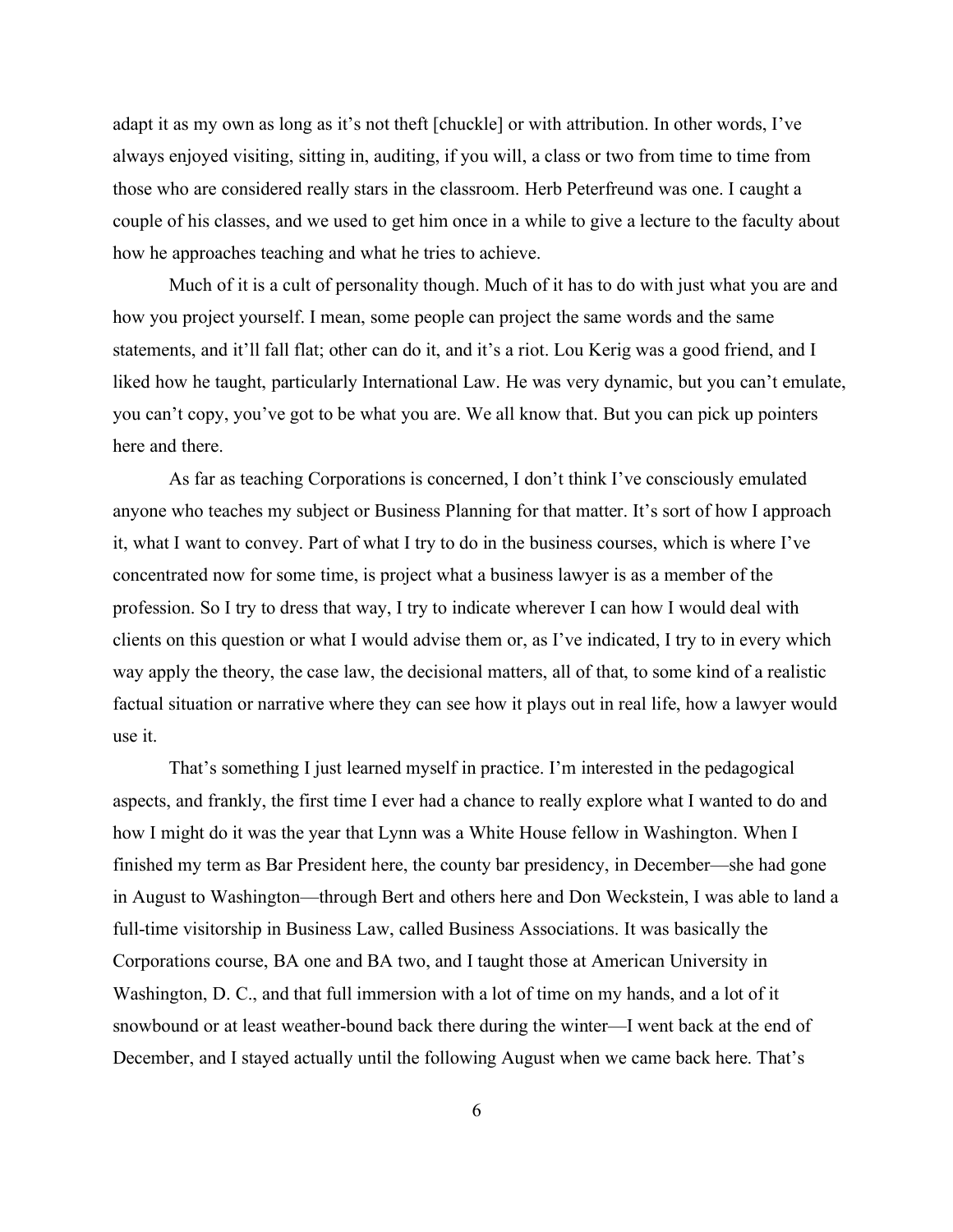when I accepted a full-time position here, because I had found that full-time teaching so gratifying.

That was when I had a chance to really think about how to present it more effectively for me. That was an exciting time. I came here, and the first few years I was still fine tuning it. I don't think I've perfected it. You never do. I find more and more I'm asking myself how can I change or adapt or evolve, and my difficulty is, and I think I mentioned this earlier, my difficulty is I don't find I have the current de rigueur references or points of reference to today's modern youth that I used to have. I used to be able to have that even though I was getting older in my forties and fifties, because I was a musician. I played in music, and I just kind of felt that still had a little bit of a handle on the vernacular, the ethos of young people that were the age of law students, but I don't any longer feel that I have that much I can relate to.

It's not that I disdain it. I mean, it's perfectly valid. I mean, heck, their interests today are no different than when it was jazz for us, but I don't understand those interests. I mean, rap, everything from just below the breast down to the hips being bared and all kinds of body piercing, and that's just an outward manifestation, but the thinking—I don't feel confident that I can reach them anymore at their level and appeal using what is their way of communicating to get what I think they need to learn across, and that makes me less secure. So that means I'm beginning to think about phasing out, because you know, if you don't feel that you're really getting it across as effectively as you might, maybe it's time for some younger …

I've talked to some of my younger colleagues, and they don't seem to have any better handle on it than I do [laughter], even though there's a lot of years between us, separating us, so maybe nobody does. Maybe you've got to be really young. Do you understand?

RL: I can totally relate to what you're saying, and the thought that crossed my mind is you know that when even your kids aren't hip, that that divide has really grown. I think one of the techniques that I use that I can stay more current with is to talk about sports with them. You know, you can always watch a football or baseball game on TV.

CHF: Well, that I can do. I can talk about the World Series. I have some interesting anecdotes, particularly with baseball. Yes, that's one thing you can do.

7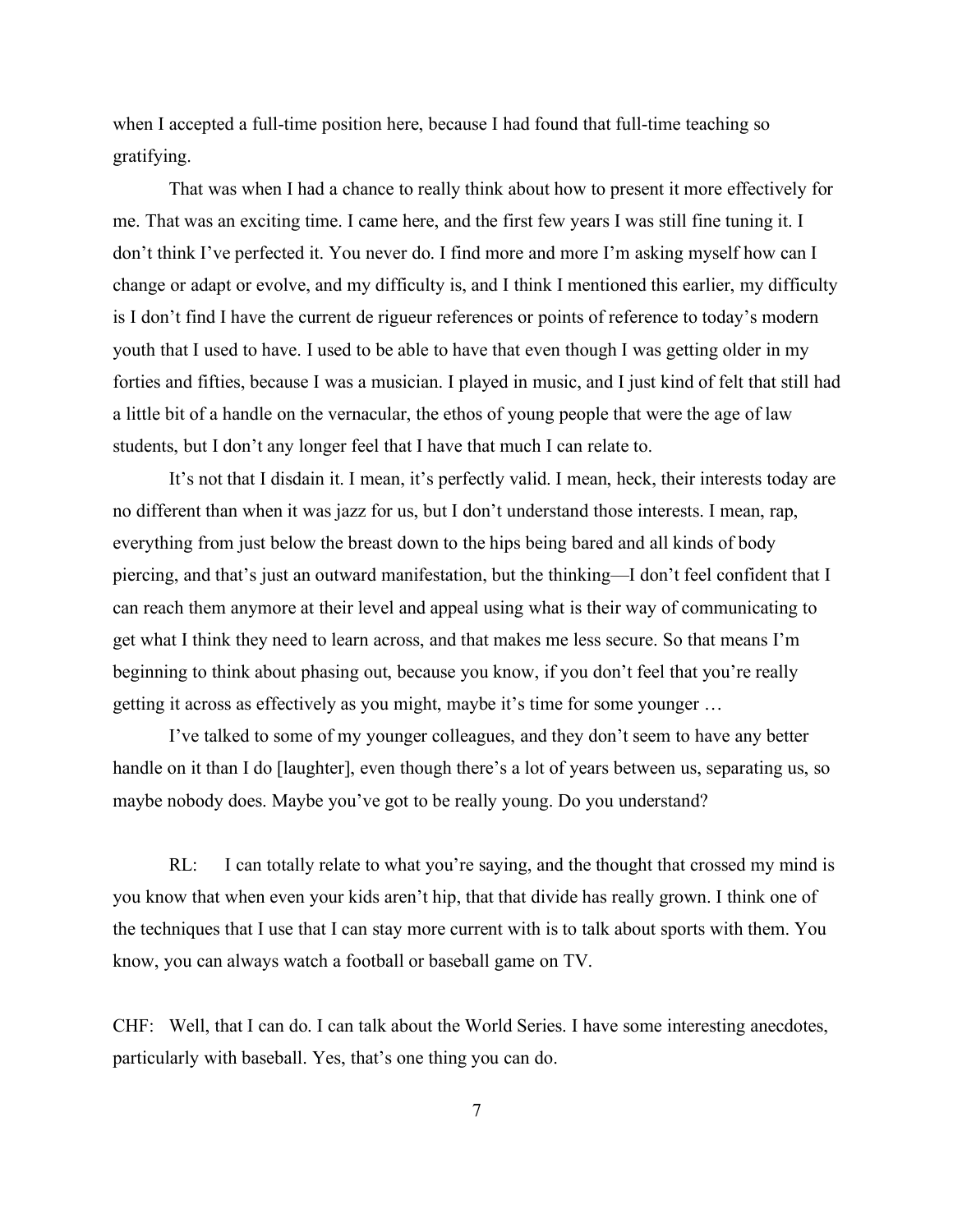#### RL: Right, but I totally understand.

CHF: But the movies—I used to sprinkle my comments, it would just pop into my head. I would be talking about something, and I'd remember something about a movie. One of my favorites is "My Cousin Vinny." Some point, talking about something, and I'd say, "So what are you going to say to the judge, you know, what are you going to say to the judge when you haven't read the cases—you've only read a couple of outlines, and they weren't of this case, because not all cases have been outlined by Gilbert's—what are you going to say? 'Well, geez, youts, your honor.'"

And I used to get a good response. Now, very few students have even seen that movie. They don't even remember it.

RL: Well, we have it in the collection, so you can refer them to it.

CHF: Anyway, that's just by way of example.

### RL: I think that's a very good example.

You know, in the earlier days, when the classes were smaller and things were more personal, I'm wondering if there were students that you got to know possibly better than today that you might still remember or even, in some cases, maybe even still have contact with.

CHF: Oh, sure, sure. In the earliest days, I got to know a number of the students quite well. Many of them became judges or senior partners in their own firms, and we've remained friends and in contact. Many of them honored me on my fortieth. They got together without my knowing about it and put together a nice event and an endowed scholarship.

There are some I've gotten to know. I try to make an effort to get to know a few students each year that seem receptive. I remember Denise Hickey, who's now, I believe, the president of our alumni association. She was a fine student, and I stayed in touch with her while she went into a corporate career. I haven't seen her recently, but occasionally, I'll run into her at various events.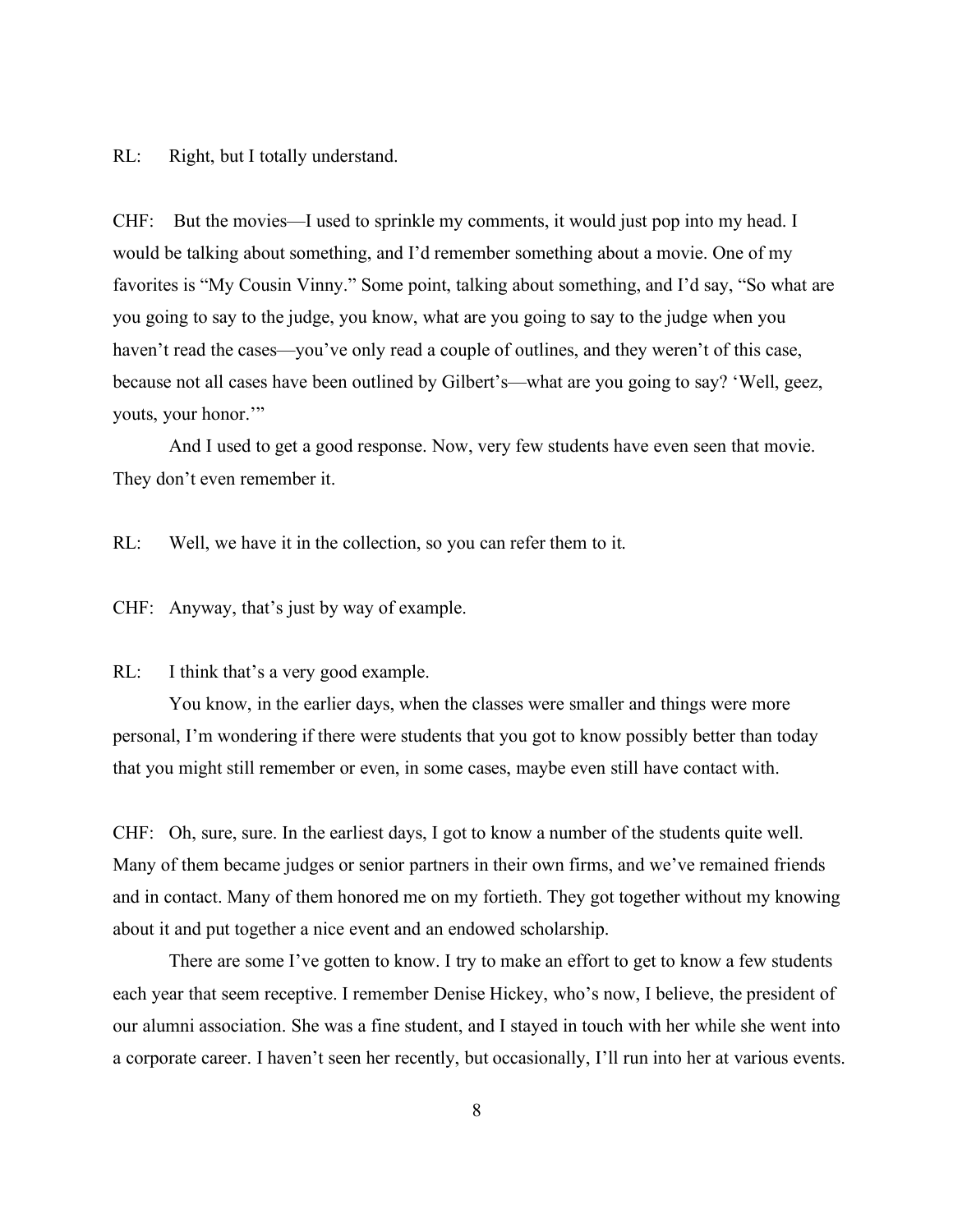Many of the students come out, and they stay here, and they get very involved in the Lawyers Club, if they're women or occasionally men as well, or they get involved in the County Bar Association, and I've always had a great fondness for both of those organizations. I think being active in the profession in one or both of those and other outlying professional organizations is very important to be a professional, a rounded professional. There's a lot of mutual support.

There are a number of students like that. I remember Bob Baxley. He was an older student. He'd been a lifeguard; he'd been a diver. He came to law school at night. From the getgo, he was a bull in a china shop. He was very outspoken and very determined and knew it all, very bright. If I ever had a confrontation with a student, it was with Bax.

I was teaching a course I'd been asked to teach, because we'd been slipping on our bar results. I was familiar with the bar exam process, and so I was asked if I would put together a course. I only did it one semester. It was called Legal Writing and Analysis, but it was really a bar prep, and Baxley was in it. What I did was I handed out a whole bunch of old bar questions, and it was a good review for them substantively. Of course, I made sure it was only for courses that they'd already had. We'd just woodshed, "blackboard" I called it, outline appropriate answers to these bar questions.

He would take me on regularly, "Why are you doing that? Why would you discuss that there? Why wouldn't you discuss it here?"

He was a perfect foil, but the way he did it, it was challenging, and students would say, "Gee, what's he doing?"

They thought I'd slap him down. I didn't. I thought it was wonderful. I'd say, "Well, Mr. Baxley, let me ask you this. If you address that here, then …"

RL: ... what are you going to do later on?

CHF: "… and does that move you ahead? Because you want to keep moving. It's a crossroads, and if you don't see the crossroads, then you're going to go down the wrong path."

We remained good friends. He went on the bench eventually. And a whole bunch of them—Jerry McMahon, I've mentioned a number of the students.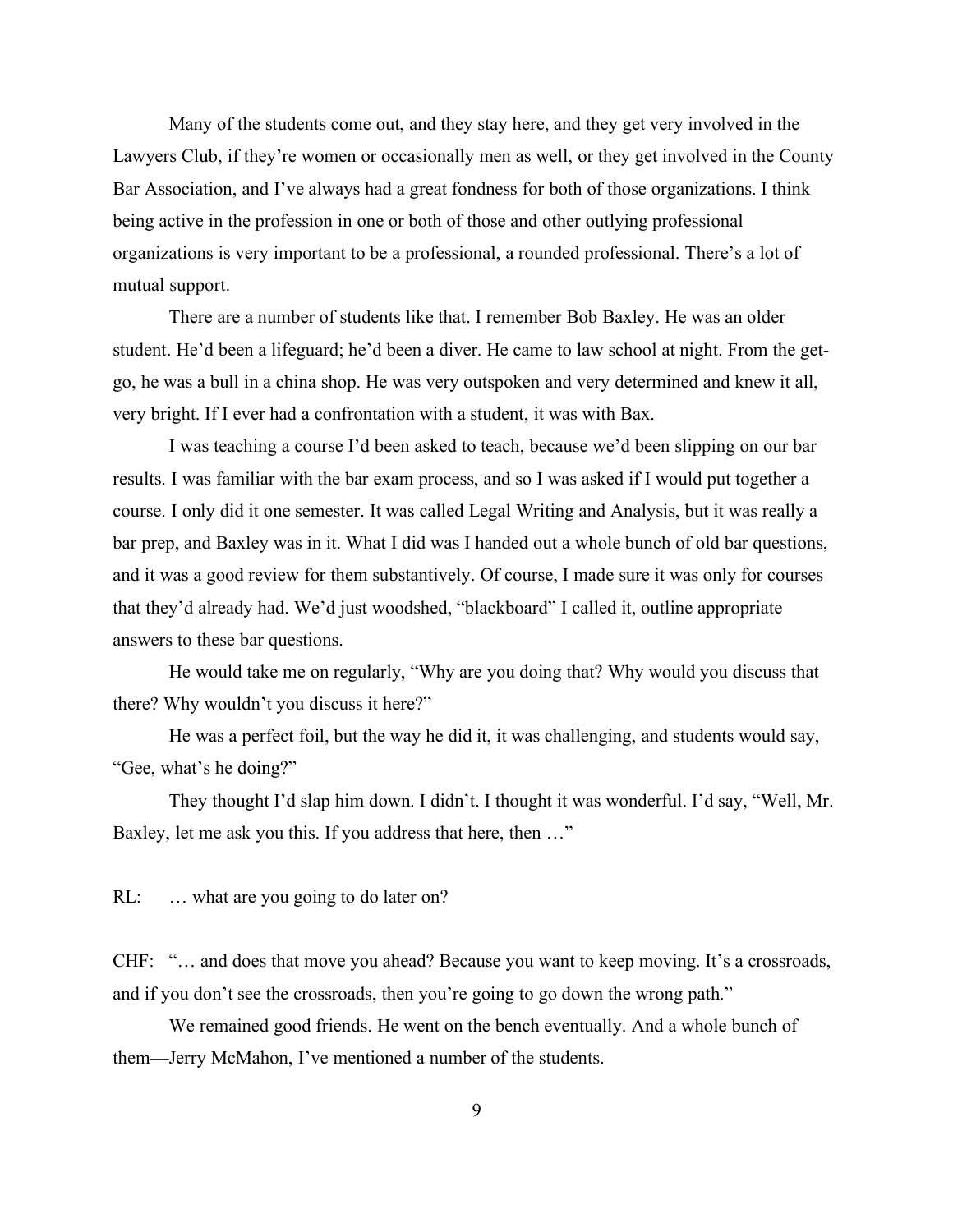Since I've had my endowed scholarship, by the way, I've had the privilege of helping select the recipients. They're in their third year, their last semester. They've demonstrated an interest in and an ability in business law courses, and so they get this scholarship, and I take them to lunch usually, and then, I try to stay in touch. Some of them are good enough, some haven't kept in touch, but I like to see how they're doing.

RL: Why don't we just review how that came about and who put that together, the whole endowed scholarship.

CHF: All I can say is what I've come to understand. I wasn't privy to the beginnings, but apparently, a couple of alums, Sandy Kahn, whose father and I used to be good friends, and Jerry McMahon and—forgive me that I'm not remembering, but I understand at least one other alum, it'll come to me—got together somehow and said, "Hugh's got a fortieth anniversary teaching, and maybe we ought to mark the occasion."

I wasn't there, but the way it came to me was I got a call from Sandy Kahn, who said that Jerry McMahon will be calling you. He's on the Board of Visitors, or chairing the board, I think he might have been chairing the Board of Visitors, and they're really trying to figure out what their mission should be, and they know that you started it. I was in a full-time practice, and Don Weckstein had said, "Let's have a Board of Visitors. Would you help me?"

And I said, "Sure."

So I helped put it together, and I chaired it for the first couple of years

"Would you be willing to meet for lunch with Jerry and somebody. He'll be giving you a call."

I said, "Well, sure, of course."

So then the next thing I knew, McMahon called and said, "Would you meet with us?" And I said, "Sure, I'm happy to do whatever I can for the school."

So we met up in McMahon's office right before noon on a given day. Sandy was there, and somebody else was there.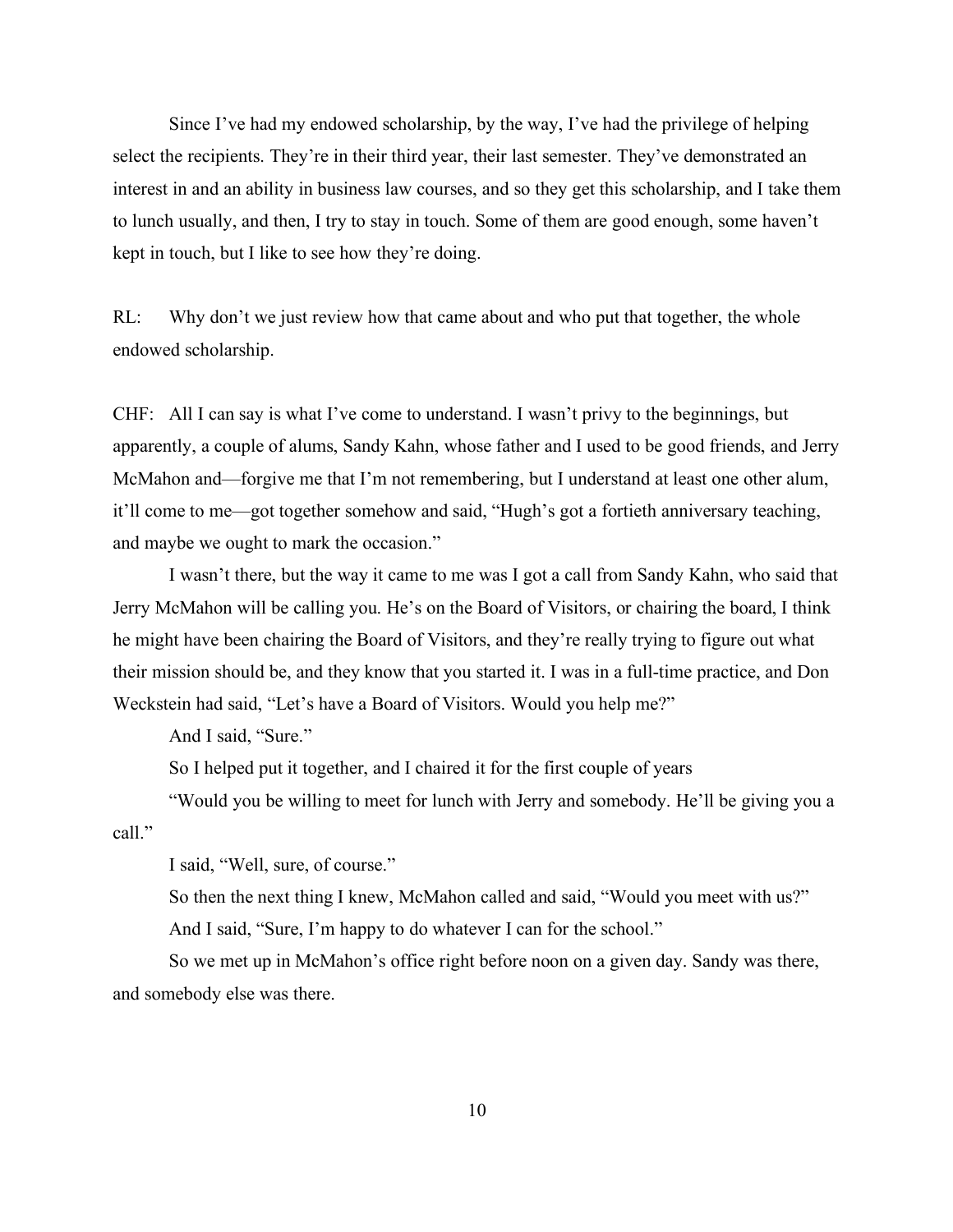RL: We're going to look that up and put it in a footnote.<sup>1</sup>

CHF: You will. And I believe they said, "We got you here under false pretenses. Bert told us that you're going to"—this is what Jerry said—"you're coming on forty or forty-one years of teaching, and we think that's an important achievement, and it should not go unmarked. And so what we'd like to do is put together something that would be appropriate, and we thought we should do it in consultation with you rather than just do it in the blind. We're not sure what you would like."

I think he mentioned scholarship; he mentioned some kind of program, some kind of additional perk for me at the school. I guess they'd talked to Grant Morris, who was then acting dean. It was during one of Grant's interim deanships.

I said, "Well, I'd like to talk with Grant about it, but I think it ought to be something for the school."

First of all, of course, I was flabbergasted. I thanked them, and I said, "It's wonderful you want to do this, but I think it ought to be something the school needs most, and I'm not sure what that is. I think it's scholarship funds. We're always looking to help financially really good students, whether minority or not, but I mean to try and recruit them, get them here, as competing with the universities, you know, cheaper tuition, and we're woefully underendowed, so I'd like to talk to the dean about it."

I said, "I don't want anything for myself. I'm fine [chuckle]."

So they said, "Why don't you let us know."

We had a nice lunch, and I talked to Grant. The next thing I knew, they were putting together a party, a dinner, and they announced an endowed scholarship. Grant and I kind of brainstormed. He said, "Yes, third year would be great, because that would relieve the pressure for first year and second year if we can take students who have been on scholarship …"

<sup>&</sup>lt;sup>1</sup> The planners for the party and scholarship in honor of Hugh Friedman's fortieth anniversary at the School of Law included Robert Adelizzi, Sandy Kahn, and Peter Hughes. *See* Outline of Remarks for Reception for Hugh Friedman, 11/05/1998.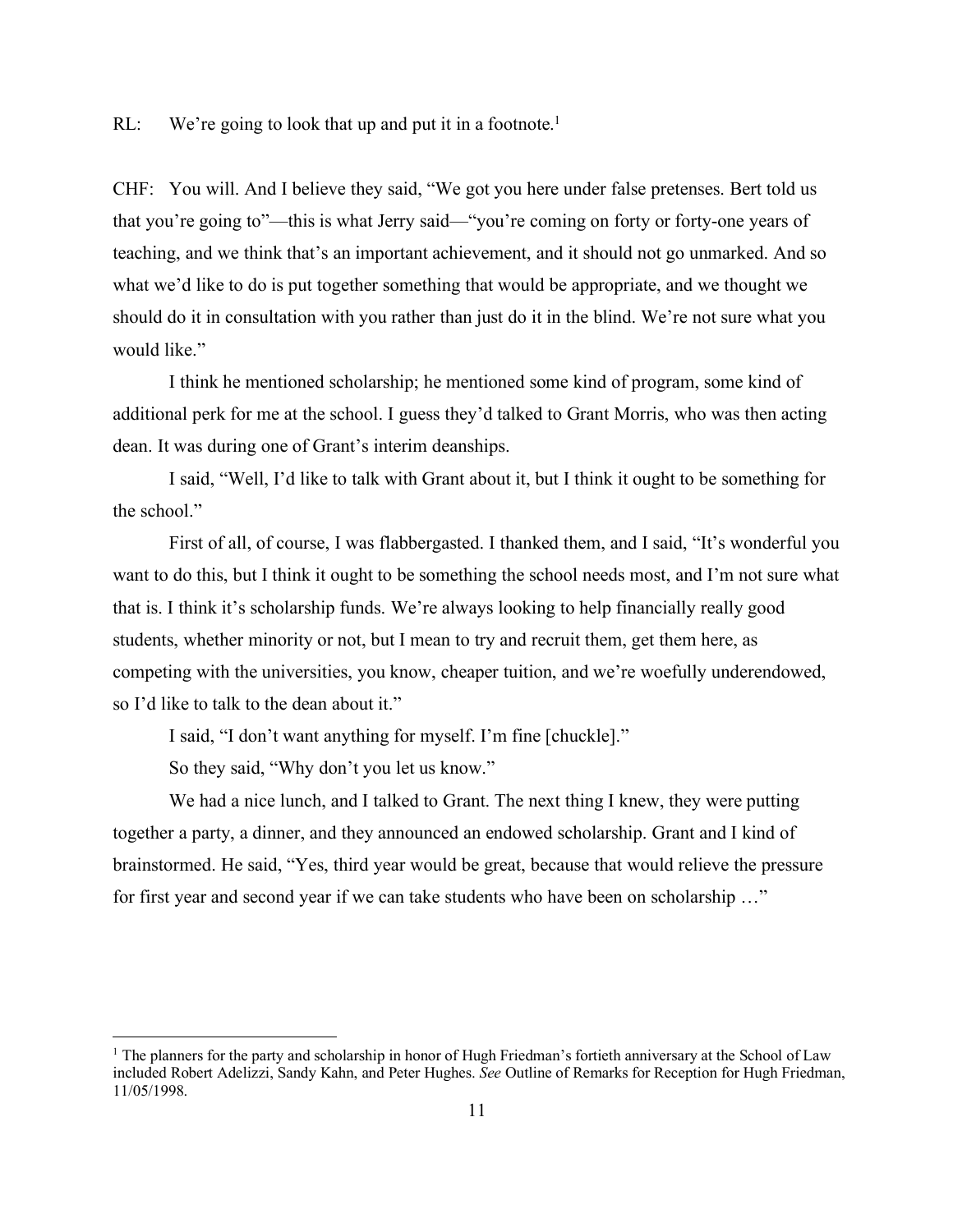

*Legal Research Center*

# CONVERSATIONS IN LEGAL EDUCATION:

ORAL HISTORIES OF THE FIRST HALF-CENTURY OF THE UNIVERSITY OF SAN DIEGO SCHOOL OF LAW

Narrator: Professor C. Hugh Friedman Interviewer: Ruth Levor Recorder: Ruth Levor Date: October 27, 2005 Accession No: OH-LRC-Friedman-2005-3b TAPE 3b: SIDE A

İ

CHF: "… if we could provide scholarship funds in the third year, that would free up funds for more first-year and second-year."

Actually, I just said, "Why don't we make it a scholarship in Business Law for the student or students who show demonstrated ability and interest in Business Law."

At that time, American Corporate Counsel Association, ACCA, had a very active San Diego chapter, and the president of that was at that time a friend of mine. I knew him well. He said they were talking about contributing some funds to a corporate counsel kind of scholarship, both here and at I think he mentioned Cal Western, and he knew about what they were doing in my name, and so he said, "Why don't we just coattail it and then we'll contribute, and as long as we get recognition that we're contributing part of it."

I said, "Fine, if it's all right with the school."

So we worked that out. Now in point of fact, we advertised it that way and named it that way, and I even consulted with him. I remember he came to the first two years of lunches where I hosted the recipients, but I've just learned from Carl Eging that in point of fact, not a penny was ever received from ACCA. I think it was not deliberate. I think it was just a volunteer organization that something slipped through the cracks. So unless they want to come in for sure and pay for it, we're going to drop them out of the description.

The school wanted to name it the C. Hugh Friedman Endowed Scholarship, and I said, "That's great."

Lynn and I contributed a fair amount to it and continue to. So that's how it happened. It was a wonderful affair. It was well-turned out. It was in the rotunda of our school here, our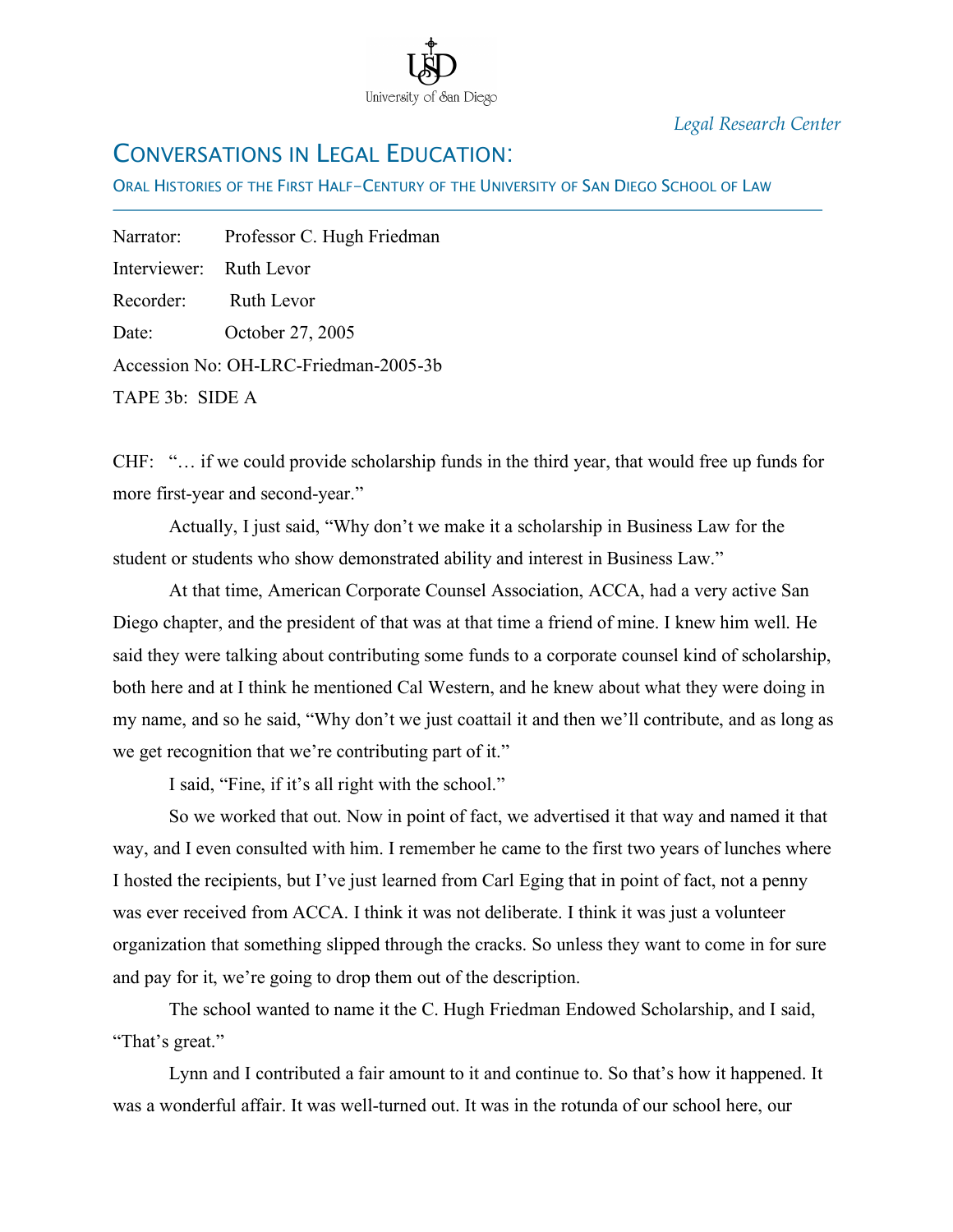building and then followed by a smaller dinner over at the faculty dining room. I think that was the first year Dan was here. I remember, Dan, that was when he had made his debut, that year.

RL: Right, well, that would make sense, that Grant was interim dean between Kristine and Dan.

CHF: For setting it up, and then, when it was actually announced and the hoopla, that Dan had come on board.

RL: I remember an affair earlier than that where your group came and played, and was it on Coronado Island?

CHF: Well, when Kristine was dean, she always had—I don't know whether it was a welcome party or an end-of-year party, but she always had a party out on the Coronado Quays in the clubhouse there where she lived for faculty and administration, and she would always ask me if I'd put together a little group, and I always did. I was happy to do it. I underwrote it. I was happy to play, and if I ever had to pay anybody, it was just the piano player, who was a ringer.

There was an event where I brought in the Rancho Bernardo group, the Septuagenarians I call them. I can't remember what that was, but that was faculty and administration.

I guess we don't play the right kind of music, although we play the same kind of music that they've been hiring lately, but I think she likes this group, and she pays them well.

RL: Back to the classroom—I wonder whether in the classes that you taught you ever had any evidence or had to deal with students being highly competitive with one another.

CHF: I've never encountered what I would call unhealthy competitiveness. One of the projects I do regularly in Business Planning is I ask the students, usually twenty or fewer, sometimes more—in earlier years I've had as many as forty in Business Planning, but I try to keep it to twenty, because it is a paper course. I ask the students to self-form, two or three, a little mini law firm, and I give them assignments, projects to plan. It's the same project for all these groups, and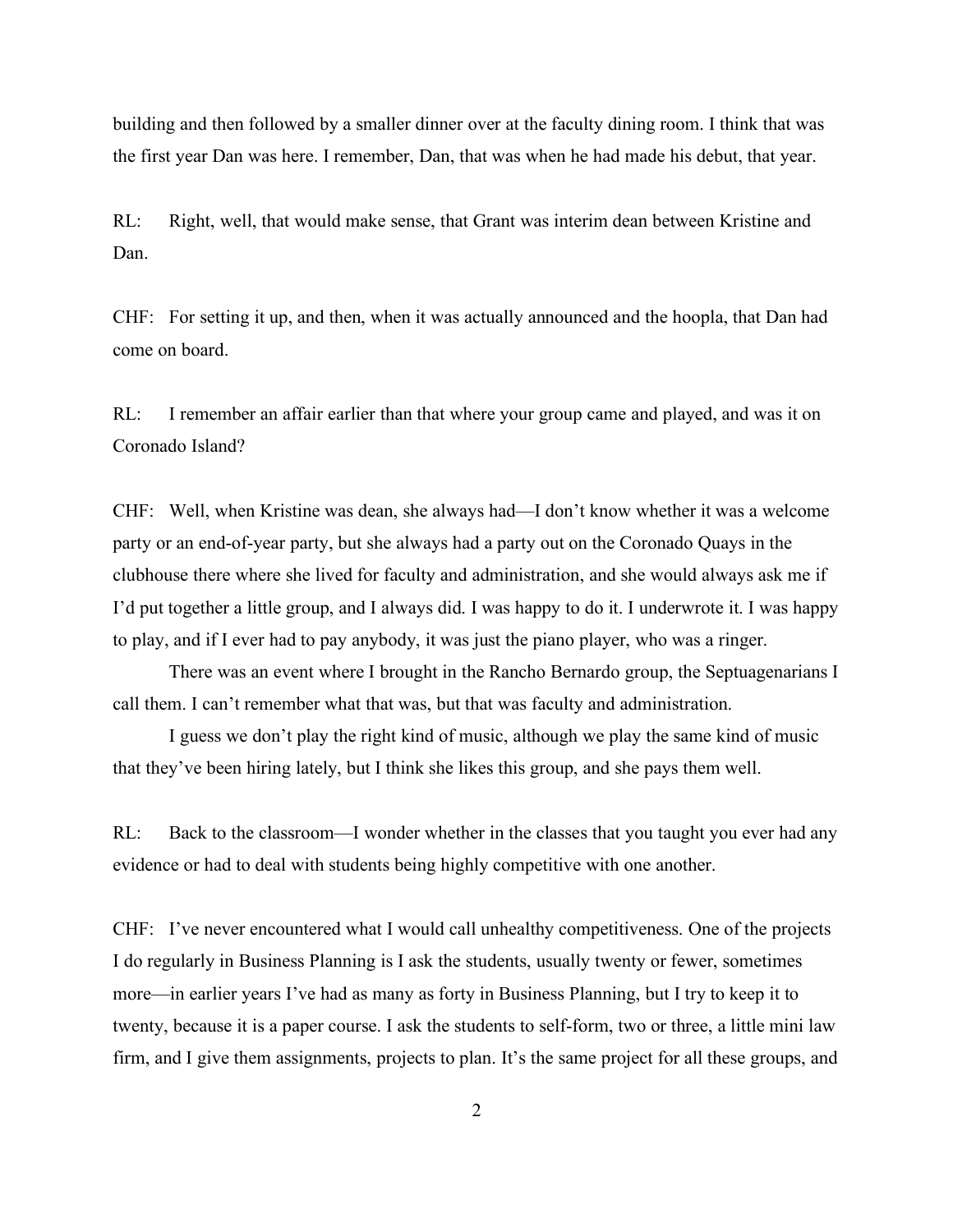then I ask them to present their respective recommendation or recommended plan and have the class critique it, and then I critique it as the rest of the class does.

So you'll have five, six, seven, maybe eight plans. It's the same facts, same situation, but it proves a number of things. It proves that no matter how much I've tried to ask them to assume the same players, the same facts, the same goals, the same objectives, they're going to read it differently, and they're going to hear their client differently and imagine different things are being said. Secondly, that it's not monolithic, corporate planning. They're going to end up with six, eight, ten different plans. Some will have a lot in common, but they'll be different. There won't be any two identical.

Sometimes, they get pretty competitive about, defensive about, "Well, I think my plan …"

I never evaluate them about as to this is a better plan and that is a better plan. I just try to highlight the merits and demerits, the weaknesses and strengths of each plan to prove that there is no perfect plan. There always are consequences, and some are not as desirable as others, but it's up to the clients to decide what they can live with, whether they're willing to pay a little more, have more exposure on the tax side, but accomplish this or that.

Sometimes, students seem not to take some of the criticism terribly well. I mean, they get very caught up in their own plan and its merits, but that's passing.

RL: How large are the virtual law firms that they form? Is it two or three students?

CHF: Two or three. I insist that they have at least one other, two of them to talk about it and develop the plan, and three is a maximum.

RL: How would they be graded?

CHF: I don't grade those. I tell them they won't complete the course if they don't do the project and submit the outline with the names of the three on them, but if one person has done all the work … I have them come up, all three, and I try to sort of ask questions of all three to see if they have all—you know, subtly. Usually, they work together, although sometimes you can tell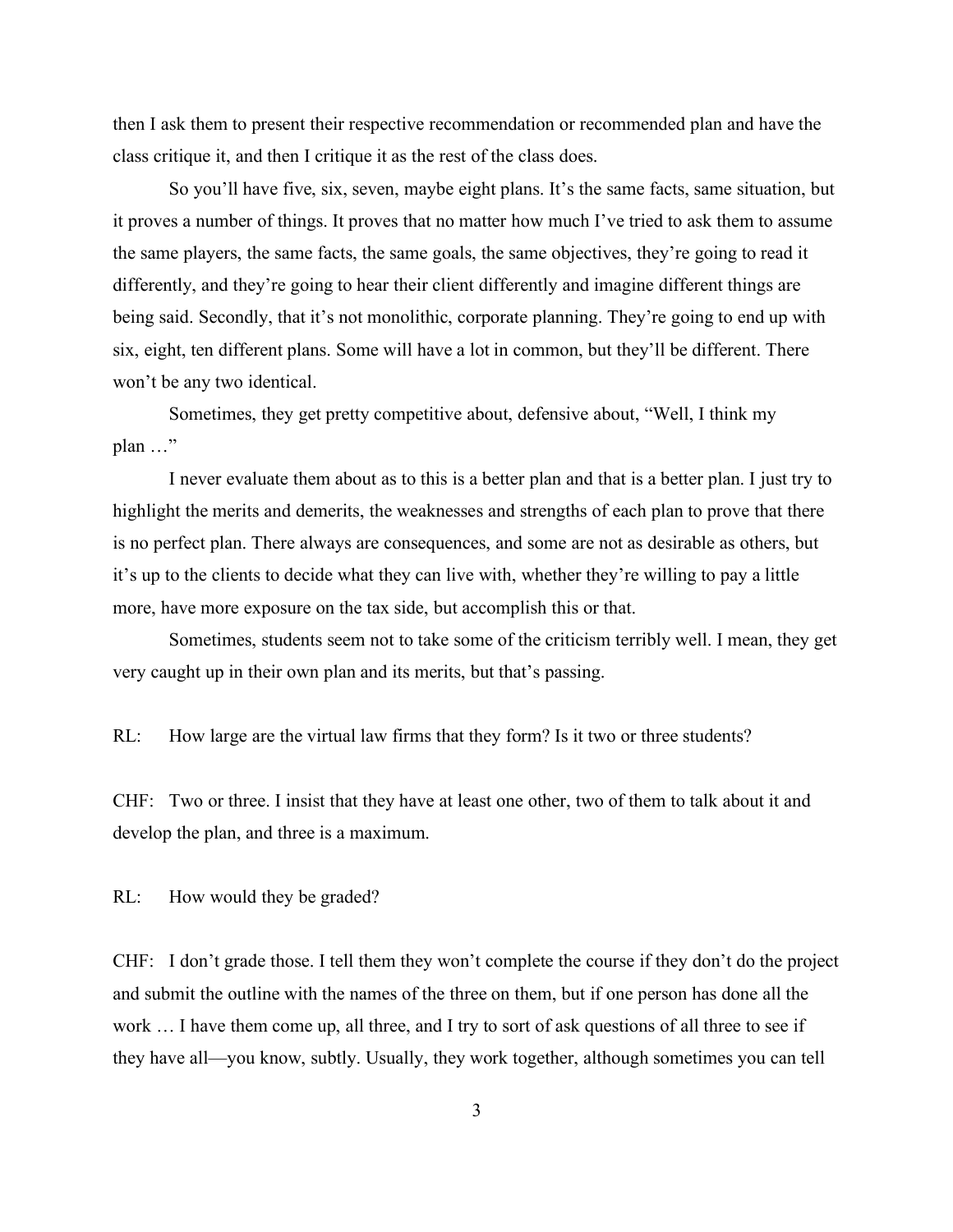one student really wanted to go this way, and the other one wanted to go that way. I think that's good; I mean, that's fine.

RL: You're giving them that experience.

CHF: Right, exactly.

RL: And if they can take constructive criticism, they learn from it, and if they can't, then their colleagues learn that about them as well.

CHF: I don't think I've had too much negative on it. Most of the feedback has been very positive. They like that.

RL: It sounds like a great project.

CHF: But I haven't encountered the kind of competitiveness … Maybe there is such in law review. Maybe there is on exams that I'm not aware of.

RL: Now, here we're required to use a grading curve, and you've seen the ebb and flow of that. How did it start out? When you first started, was there a grading curve from the get-go, do you recall?

CHF: I don't recall a curve as such. I recall that McManus, I mentioned earlier, early on in his pursuit of accreditation and particularly bar success, would urge us to flunk more out in the final year. He didn't want to forgo the tuition earlier but get rid of them if we don't think they can pass the bar.

That wasn't a curve. Most of us just graded based on what we felt was satisfactory work. There were always occasionally students that got Ds, and I've flunked students over the years, not many, but they had to really do a pretty poor job in my view to flunk, especially if they'd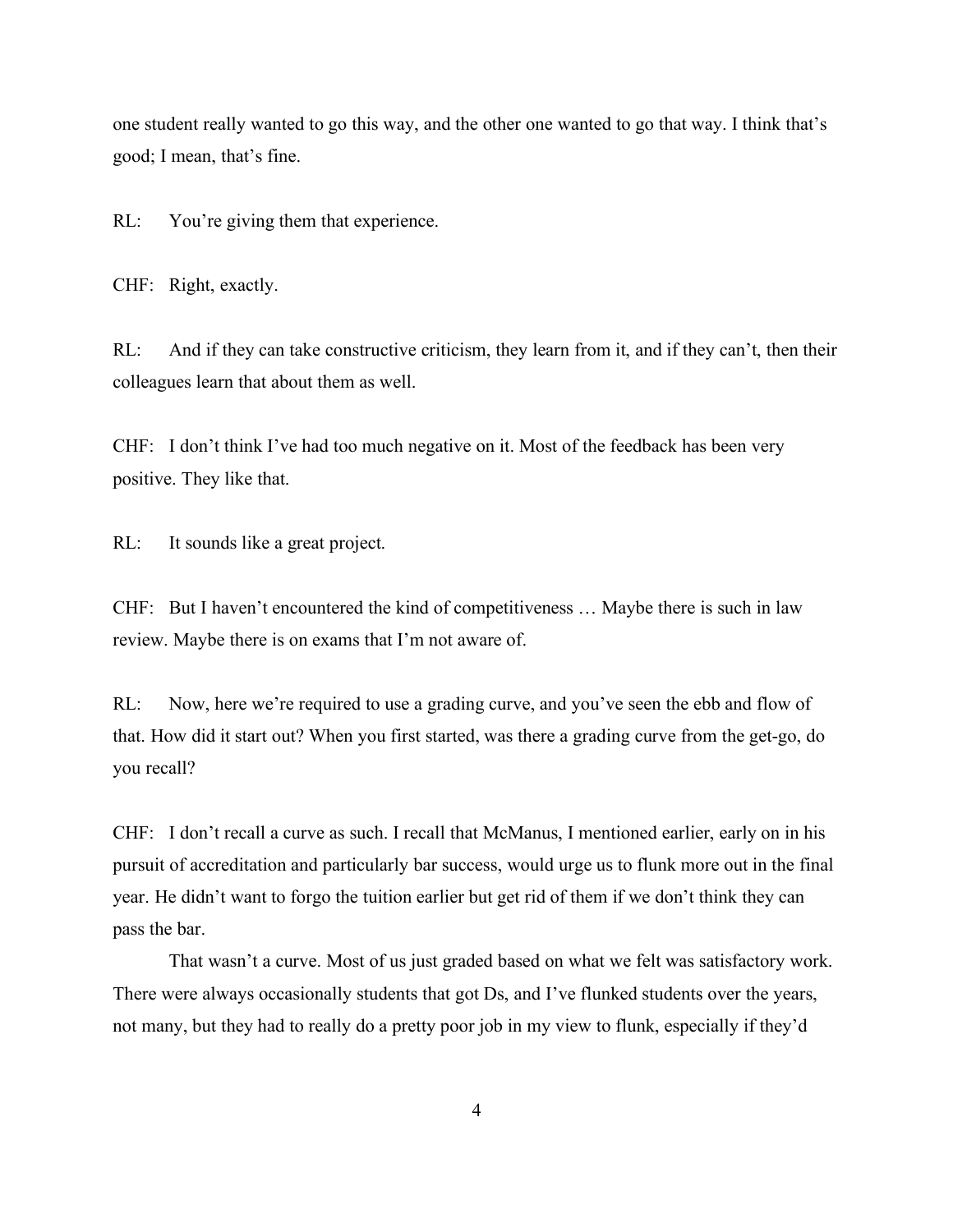been attending class regularly and showing some effort. That's pretty harsh, but still, there have been those.

But there was no curve that I recall. Then, when the curve came in, it seemed not too draconian. It seemed reasonably friendly. I have sometimes missed the curve, and I've written a note saying why. I usually am a little higher than the average, and sometimes I've had more lumped in the C than you're supposed to or a few more B and A, you know, that kind of thing, but it's been close enough so that it …

RL: You've never been called on the carpet.

CHF: You know, I find I've graded so many exams over the years that I pretty well know what, in my view, particularly in light of what I've asked, what the questions are, I pretty well know what is an A, a B, a C, and a D, or by number, whatever—What's a ninety-three, what's a ninety. Now, we've changed again.

I can grade ninety-five exams, blue books, and then if I add them all up and divide, I find, by God, there I am, you know, I'm at eighty-one or at seventy-nine or seventy-nine point four. If I look and see how many As and Bs and Cs and Ds, I'm close. Sometimes I'm right on. So it just happens that way, and I don't really curve it other than in my head.

RL: We've talked a couple of times about the fact that there were few women in the beginning, and then, more and more women began to come to law school. Did you sense any change in the dynamics of the classroom as that occurred?

CHF: Yes. More and more of the more outspoken students were women, and for that, I am sure my colleagues were grateful. Even in business courses, and I've often had occasion over the years to say something to some female student during a break or something who's just performed well or just volunteered—I try to get volunteers—or if I called on them, and she responded well. If I caught her during the break, I would just say, "You know, I'm glad you responded so well."

Many times they have said, or sometimes they have said to me, I've heard it quite a few times, "You know, I didn't think I was going to like this course. I don't have any business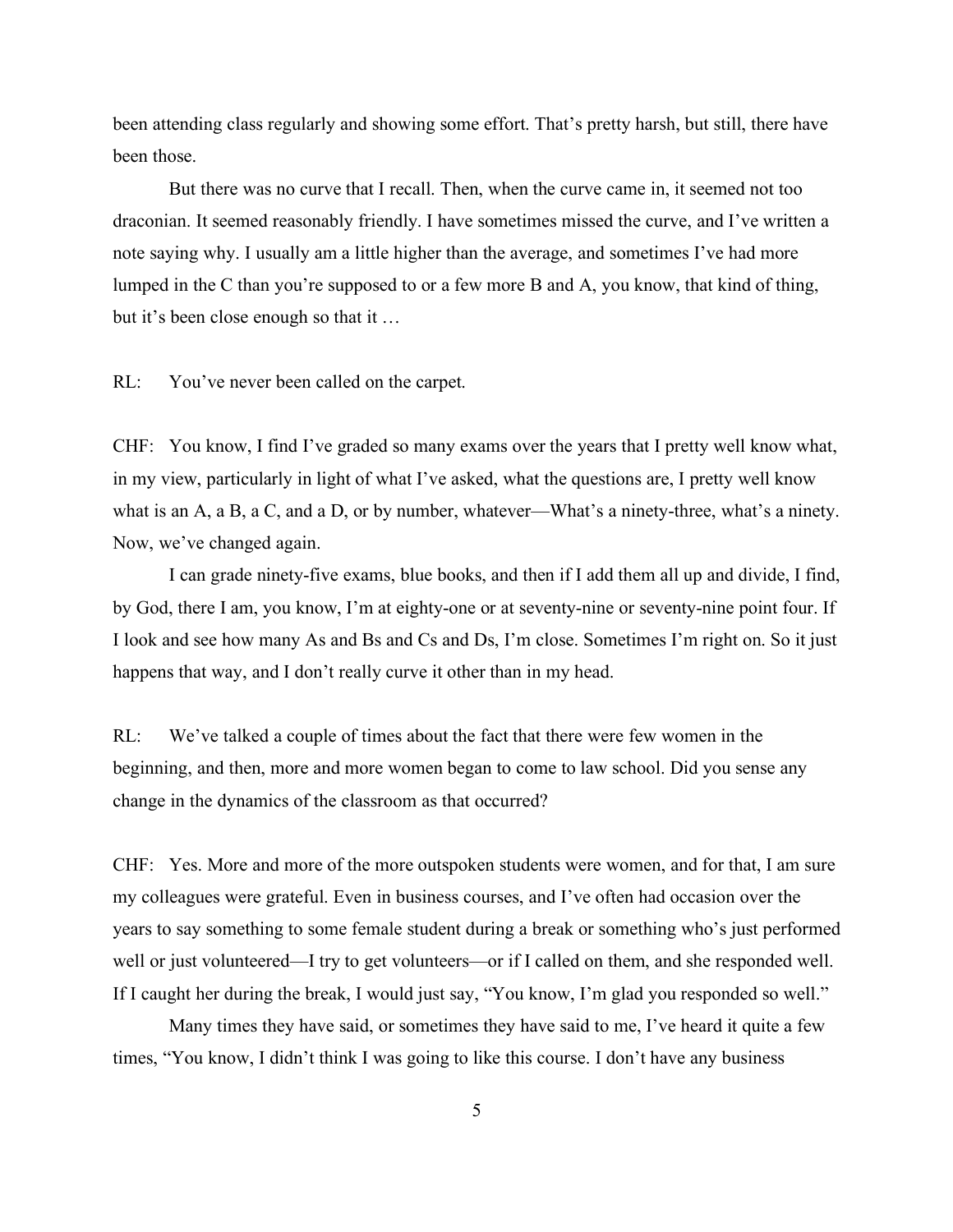background. Nobody in my family is in business, but I'm really enjoying it. I'm thinking I might enjoy practicing in this field."

And I say, "Well, that's a high compliment. I take it as such. That was what I'd hoped for."

It's interesting that a number of the women have been willing to say that they really had come in not expecting to like it or to be comfortable and finding it something that stimulates them.

RL: Were you aware among the faculty or the students of any resistance to the growing number of female law students?

CHF: I don't recall any faculty discussion that was resistant to that. We'd get reports every year what the statistics are and the growing numbers, but I think we were just in the ebb, the flow, I should say, the progression that was happening everywhere in American legal education or maybe international legal education, more and more women.

RL: Now, after you had taught here for about a decade, the first woman was hired on the faculty, and that was Sarah Velman, whom as I shared with you, I've been interviewing.

CHF: She wasn't hired until sixty-eight?

RL: Sixty-five. Oh, that's right, ...

CHF: Okay, well, eight years.

RL: Right, I'm thinking of the beginning of the law school, so not a decade. She and her husband came on in sixty-five or were hired in sixty-five. Was there any splash about that, about hiring a woman or hiring a married couple, or was it just very matter-of-fact?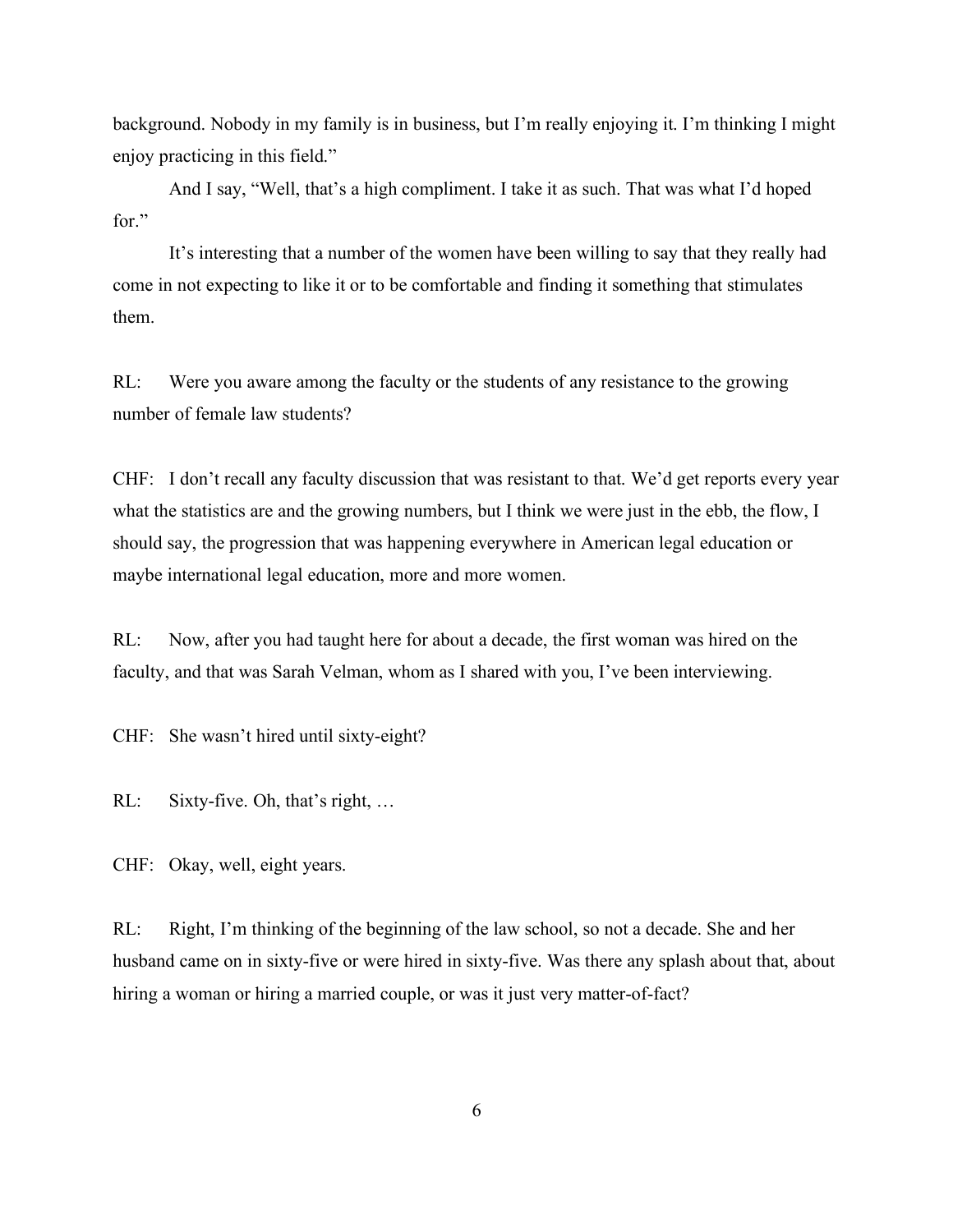CHF: I don't recall any such discussions. There may have been among the full-time faculty, but I was still adjunct then, and if I was attending any faculty meetings, I don't recall and conversations about it.

## RL: That's great.

At any time was there any militancy, either about gender or about ethnicity or about the political situation of the world that manifested itself at the law school or in the classroom?

CHF: I don't personally recall any. Lynn has shared some experiences that she had with me with Dean Sinclitico, who was a large emotional, almost larger than life, emotional Italian, very bright educator, but he was a tough guy, and she had some experiences with him that if you end up interviewing alums, you might want to interview her on that. There was unpleasantness. It had to do with the Jewish holidays; it had to do with exams on the Jewish holidays, the holiest day of the year, Yom Kippur, things like that, as I recall, and it was unpleasant. Clearly, if I had known about it at the time, I would like to think, although I was still an adjunct, many of us would have weighed in.

You know, the school was not interested in accommodating every religion and every holiday, and it was a Catholic institution, so that was the battleground. You mentioned causes, and I think that, as I mentioned, in the earliest days, I've heard stories from Lynn and her other two female classmates about how some of the professors were quite outspoken. Why were these women taking the place of men who had to provide eventually, if not now, for a wife and children in a career, to take these seats, these precious seats? [laughter] I'm paraphrasing but that was the bad old days.

## RL: Ah, the bad old days.

CHF: So there was always that. I don't know that there is anymore of that. I've not heard that in so long now.

### RL: I certainly hope not.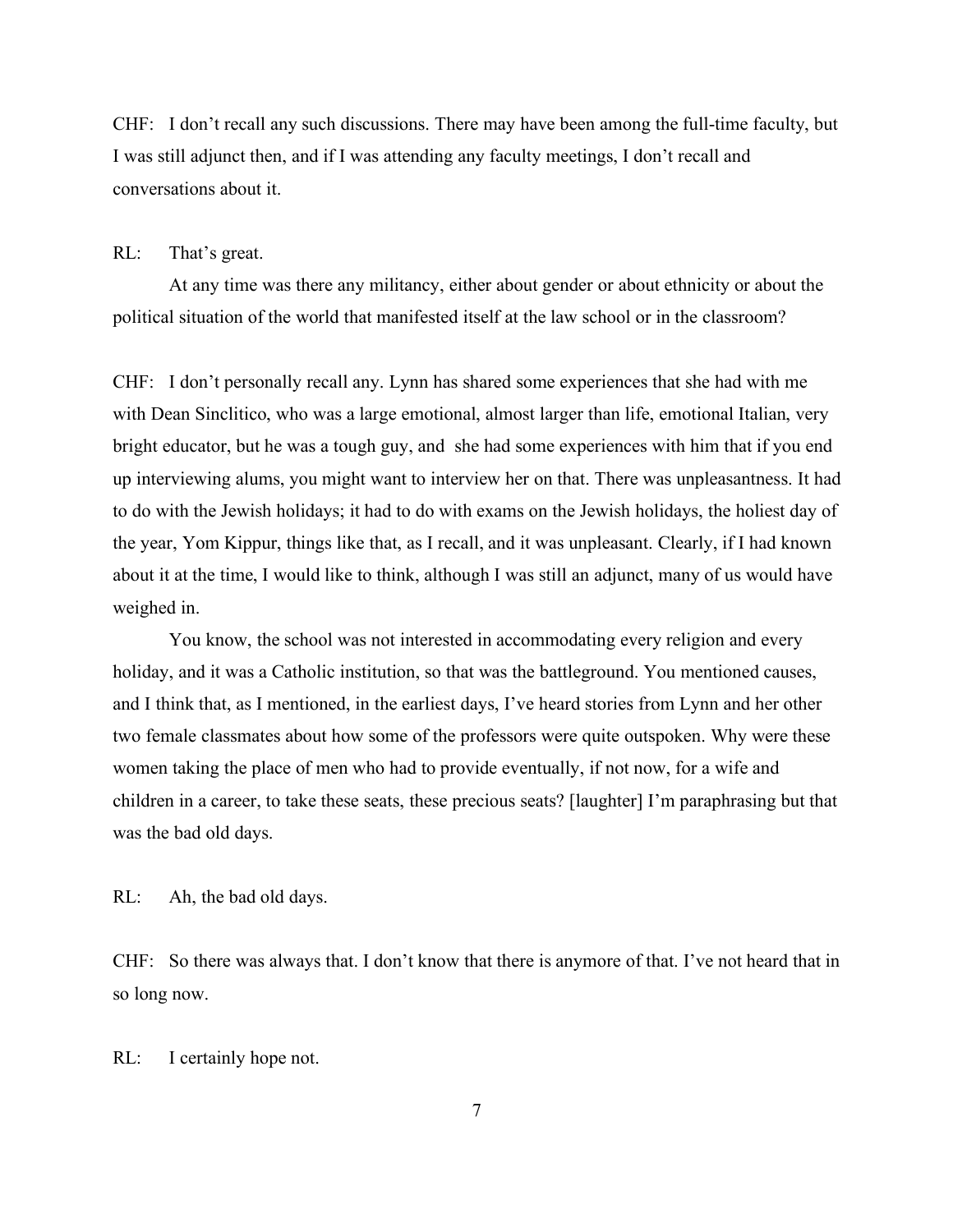CHF: Well, let's hope so.

RL: I haven't either. I've experienced it, but I haven't heard it recently, so let's hope not. You mentioned a couple of names of colleagues—Peterfreund and Kerig—and I just wonder if you could talk about them a little bit.

CHF: Well, I didn't know Herb Peterfreund that well personally. He had come from, I think, NYU or somewhere in the east, but he had a reputation as a very fine classroom teacher who was much admired, maybe beloved, by his students who took his courses, and he taught Evidence, as I recall, which is a fun course to teach. I've never taught it; I've bar reviewed it in those early days, but it's fun to teach.

I did sit in on a couple of his classes because I'd heard so many good things about his classroom teaching, and he did teach with a flair. It wasn't a dramatic flair. He sat. He didn't stand; he didn't pace. Kerig was dynamic and was walking back and forth on the platform and getting students very on edge but in a challenging, stimulating way. Peterfreund sat there, but he had a nice mellifluous voice, and he just had a lot of humor.

Kerig I got to know quite well, because he was very active with student sports. He loved sports. He had the student-faculty softball team, and he loved the horses, and he loved nightclubbing, and he used to bicycle all the way from La Jolla, where he lived, down to the beach, where I lived, and where I lived with Lynn the first year that we were married.

RL: Which beach?

CHF: South Mission Beach. We'd run into Lou bicycling down there, and we became very friendly with him and with Ronnie, his widow. She was, I think, in the library here, or no, she was in the administration somewhere as an assistant to somebody. I think that's how they met.

RL: I didn't know that.

Lou wasn't his real name, is that right?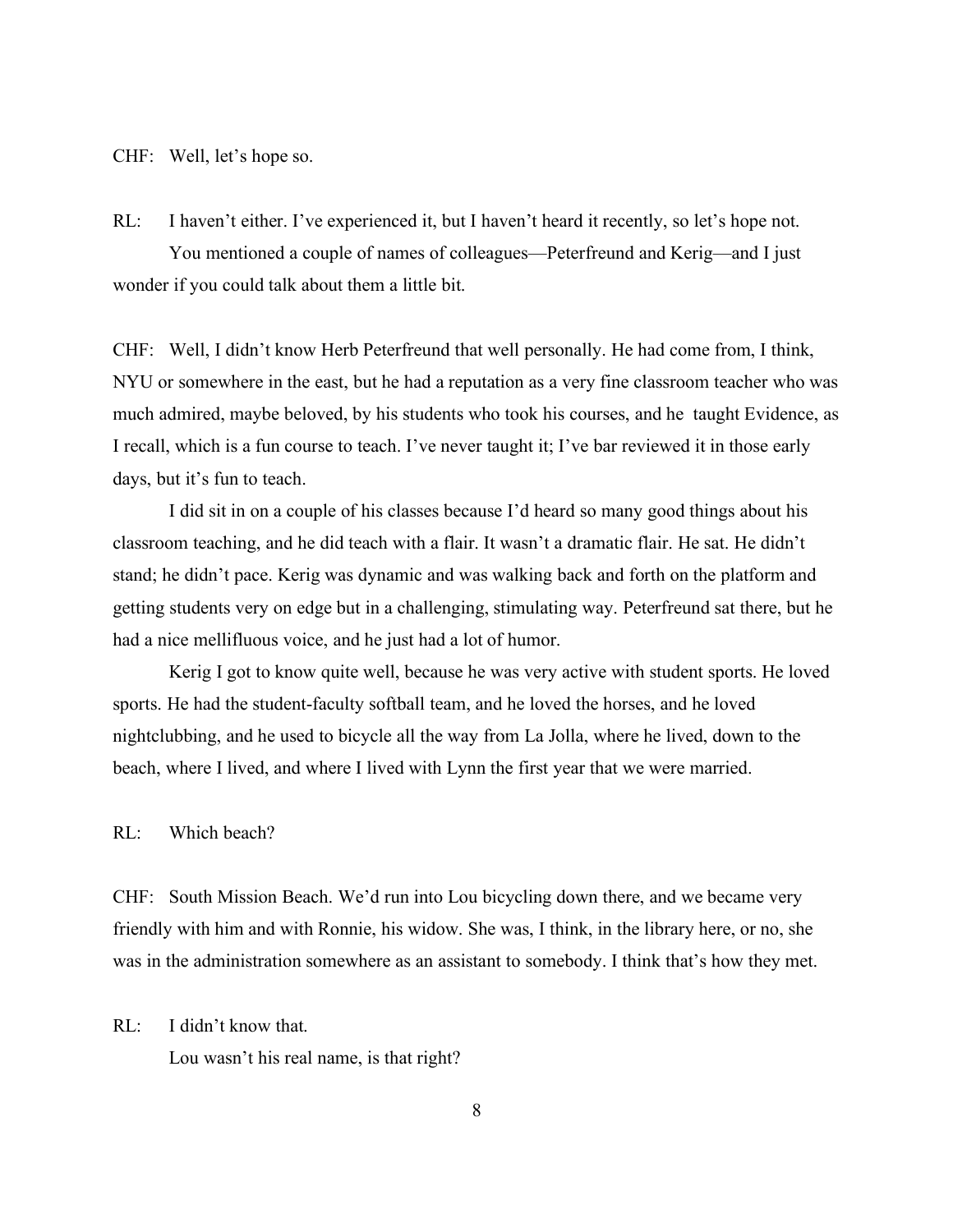CHF: Well, it was Louis Kerig, I think.

RL: It was Louis.

CHF: I thought it was Lou, Louis.

RL: Okay, I thought I came across a name in the Woolsack, something like d-v-a-n.

CHF: Oh, Dwan—Dwan Lou Kerig, I think that was his name, d-w-a-n.

RL: D-w, maybe, okay, but he was known to everyone as Lou.

CHF: He was Lou. He loved students. He just had them hanging on him.

RL: What did he teach?

CHF: Well, he taught International, and he taught Evidence, as I recall. I will mention another colleague who died very early of a brain tumor. His name was John Winters. Have you heard of him?

RL: Yes, I have.

CHF: As a matter of fact, John's sister, no, his wife, I think, was Sally Furay's sister. I could be wrong.

RL: There's some relationship there, yes.

CHF: She's a lovely lady, and she's worked, I think, in the university, his widow.